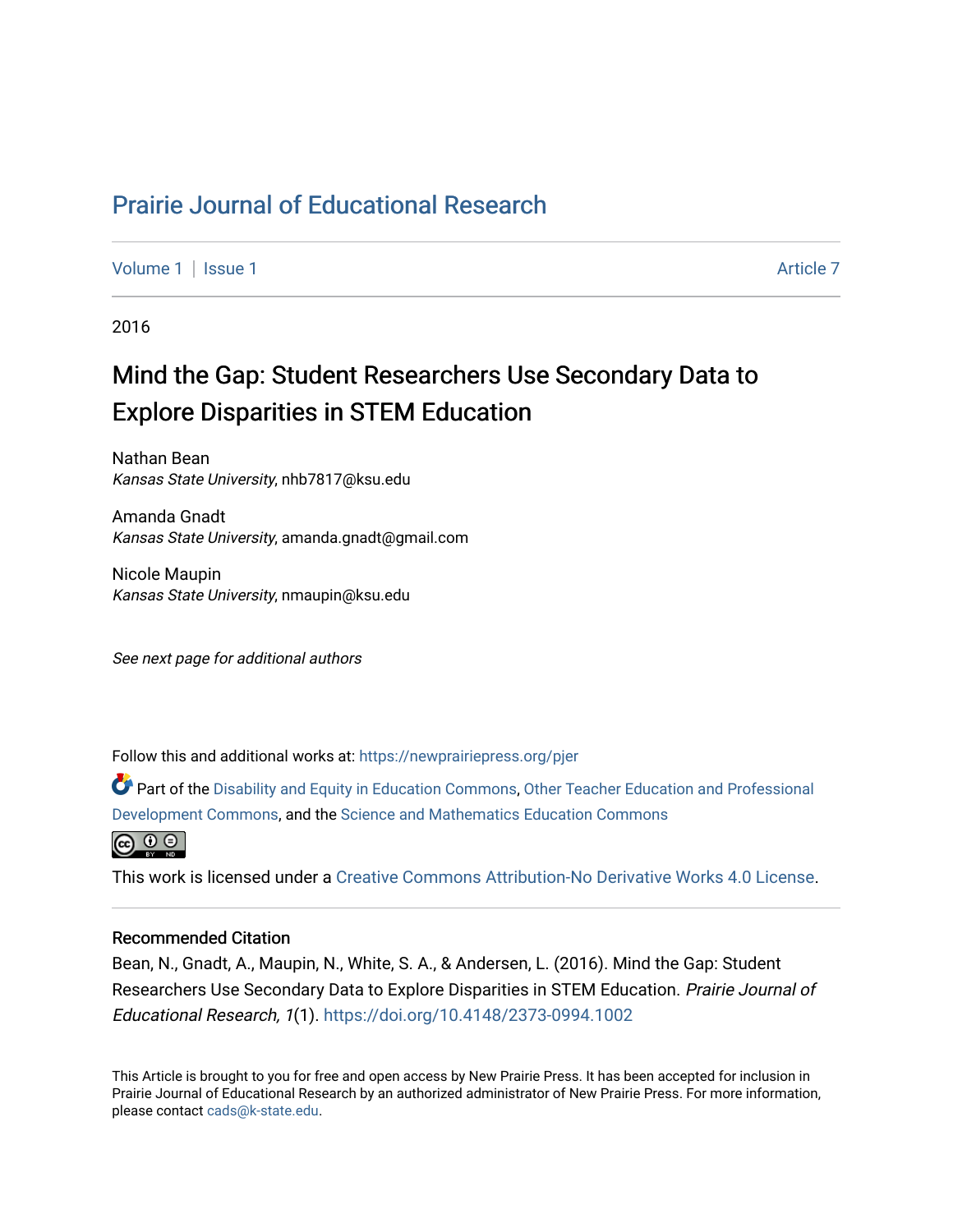# Mind the Gap: Student Researchers Use Secondary Data to Explore Disparities in STEM Education

# Abstract

Large data sets offer opportunities for graduate students to become involved in meaningful research, but also comes with a unique set of challenges. This paper seeks to examine that relationship through utilizing the High School Longitudinal Study 2009 – representative of US ninth graders in 2009 (n = 21,444) – to examine a set of research questions about STEM interest and preparation amongst secondary students. Student researchers identified gaps in plans and outcomes with regards to race, gender, exceptionalities, and socioeconomic status. Findings indicated inequities that affect STEM outcomes. A significant interaction was found between students education expectations by gender on science self-efficacy  $[F(4,1264) = 2.797$ ,  $p = 0.025$ . This interaction was not observed for math self-efficacy. Females and underrepresented minorities were less likely to pursue computer science courses and

computer science careers [Females: X<sup>2</sup> (2, N = 20,594) = 111.500, p < .0001; Minorities: X<sup>2</sup> (2, N = 13,069)  $= 6.455$ ,  $p = .040$ . Students' expectations for post-secondary education differed by IEP status and socioeconomic status [X $^2$  (3, n =165,684) = 26.886, p = 0.001]. Finally, time spent in extracurricular activities impacted academic achievement and students in lower socioeconomic groups were less involved in extracurricular activities [X $^{2}$  (4, n = 20,598) = 132.298, *p* < .0001].

# Keywords

STEM, equity, under representation, gender, disability, extracurricular activities, K-12, graduate education, large data sets

## Authors

Nathan Bean, Amanda Gnadt, Nicole Maupin, Sherry A. White, and Lori Andersen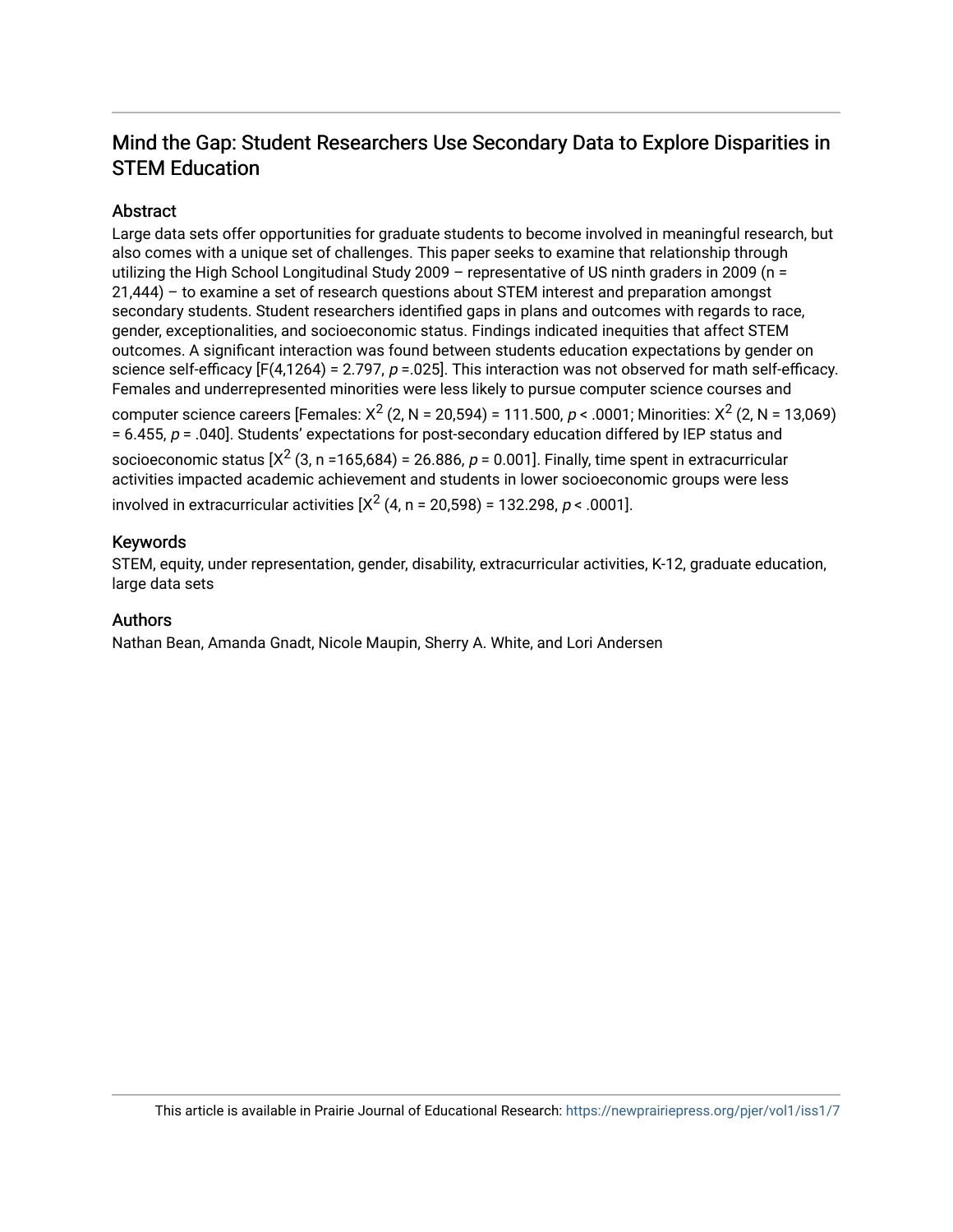# **Mind the Gap: Student Researchers Use Secondary Data to Explore Disparities in STEM Education**

# **Nathan Bean, Amanda Gnadt, Nicole Maupin, Sherry A. White, & Lori Andersen**

*Large data sets offer opportunities for graduate students to become involved in meaningful research, but also comes with a unique set of challenges. This paper seeks to examine that relationship through utilizing the High School Longitudinal Study* 2009 – *representative* of *US ninth graders in* 2009 ( $n = 21,444$ ) – *to examine a set of research questions about STEM interest and preparation amongst secondary students. Student researchers identified gaps in plans and outcomes with regards to race, gender, exceptionalities, and socioeconomic status. Findings indicated inequities that affect STEM outcomes. A significant interaction was found between students education expectations by gender on science self-efficacy [F(4,1264) = 2.797, p =.025]. This interaction was not observed for math self-efficacy. Females and underrepresented minorities were less likely to pursue computer science courses and computer science careers [Females: Χ 2 (2, N = 20,594) = 111.500, p < .0001; Minorities: Χ 2 (2, N = 13,069) = 6.455, p = .040]. Students' expectations for post-secondary education differed by IEP status and socioeconomic status*  $[X^2 (3, n = 165,684) = 26.886, p$ *= 0.001]. Finally, time spent in extracurricular activities impacted academic achievement and students in lower socioeconomic groups were less involved in extracurricular activities [Χ 2 (4, n = 20,598) = 132.298, p < .0001].*

#### **Introduction**

It can be difficult for a single researcher to collect and analyze a large data set. Fortunately, organizations like the National Center for Education Statistics (NCES) make secondary data sets available to faculty, staff, and students for conducting research. The use of secondary data helps to advance the field because it allows for replication and confirmation of studies and findings (Tresniewski, Donnellan, & Lucas, 2011). Additionally, secondary data allows researchers to examine samples representative of a larger population in greater detail. Large data sets can be particularly useful for undergraduate and graduate students learning best practices of research and analysis during a semester-long course.

To develop a better understanding of how existing large data sets can be used to answer research questions, the research team will work with a secondary data set to illustrate common issues of working with secondary data, including: missing data, sampling and weighting, and statistical analysis of large data sets. The team will be exploring the High School Longitudinal Study (HSLS:09) collected by the National Center for Education Statistics and representative of the US population of high school students in 2009. This data set will be used to answer questions about gaps in STEM education.

The National Science Foundation's Center for Science and Engineering Statistics shows clear trends of underrepresentation of women in engineering and the computer sciences, and disparities across all sciences, engineering, and mathematics for minorities and people with disabilities (NSF, 2013). At a time when STEM-ready student production is at an all-time low,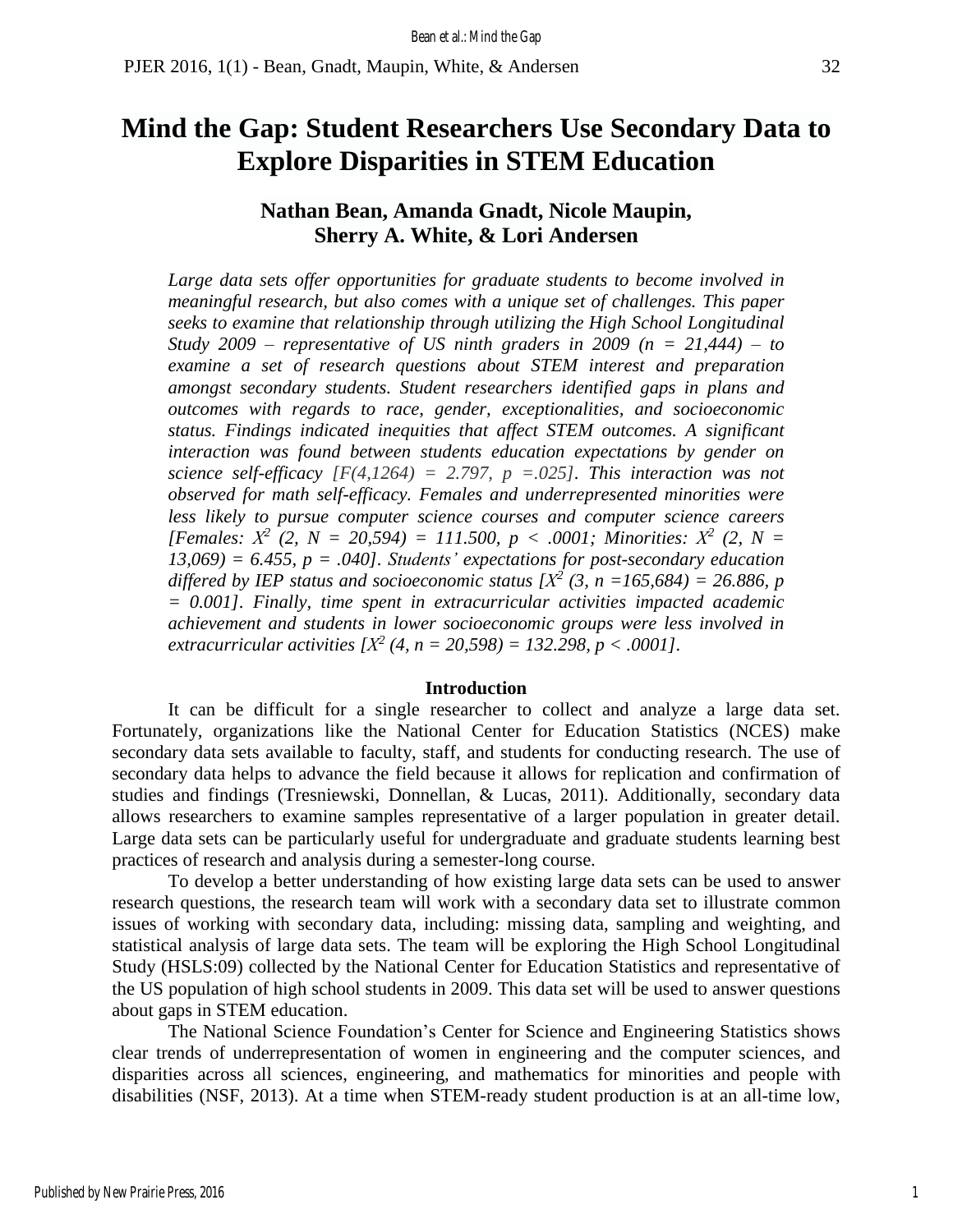this is a serious problem for the nation in terms of infrastructure, security, and social equality. Addressing these questions is therefore a pertinent subject for investigation with a nationally representative dataset like HSLS:09.

The researchers identified four focus areas within the umbrella of STEM disparities: math and science self-efficacy, interest in computer science, extracurricular participation, and postsecondary plans for students with disabilities. These areas will be addressed in each section using the preceding sequential order.

#### **Review of Literature**

There is a growing concern in the United States about the performance and interest of elementary and secondary school students in the science, technology, engineering and math (STEM) fields. According to the President's Council of Advisors on Science and Technology (2010), the future of the United States as a leader in technological advancements is dependent upon the education and success of students in these areas, within which women and minorities are known to be underrepresented. As the Council argues, "we must *prepare* all students, including girls and minorities who are underrepresented in these fields, to be proficient in STEM subjects and we must *inspire* all students to learn STEM and, in the process motivate them to pursue STEM careers" (President's Council of Advisors on Science and Technology, 2010, p. 44-45, emphasis theirs).

#### *Math and Science Self-Efficacy and Postsecondary Education Plans by Gender*

The President's Council identifies the primary concern related to STEM fields, and brings about the bigger question of how can this be accomplished? If the United States is going to remain competitive in the international community we must increase student achievement and interest in the STEM fields. Developing a better understanding of self-efficacy, social support and the educational and career goals of students is one place to start.

Students' perceptions about their abilities in math and science play a major role in their persistence in STEM fields. Based on the existing gender gaps in the STEM field it may be possible that self-efficacy for males and females varies. According to Rice, Barth, Guadagno, Smith, and McCallum (2013), self-efficacy for girls remains stable or decreases and self-efficacy for boys tends to decrease throughout adolescence. Support from parents, teachers and peers can affect a student's self-efficacy in science and math. Students who perceive support and encouragement of their math and science abilities reported higher self-efficacy in math and science (Rice et al., 2013).

Developing an understanding of students' self-efficacy in the STEM fields and how it changes over time will provide a foundation for identifying strategies to increase student interest. According to Rice et al. (2013), students need support from parents, teachers and peers to increase self-efficacy. Encouragement and positive reinforcement from these groups should lead to students' increased perceptions about their abilities in science, technology, math and engineering. HSLS:09 offers the chance to examine the relationship between supporting factors and STEM-centric math and science self-efficacy.

*Disparities in Computer Science Participation*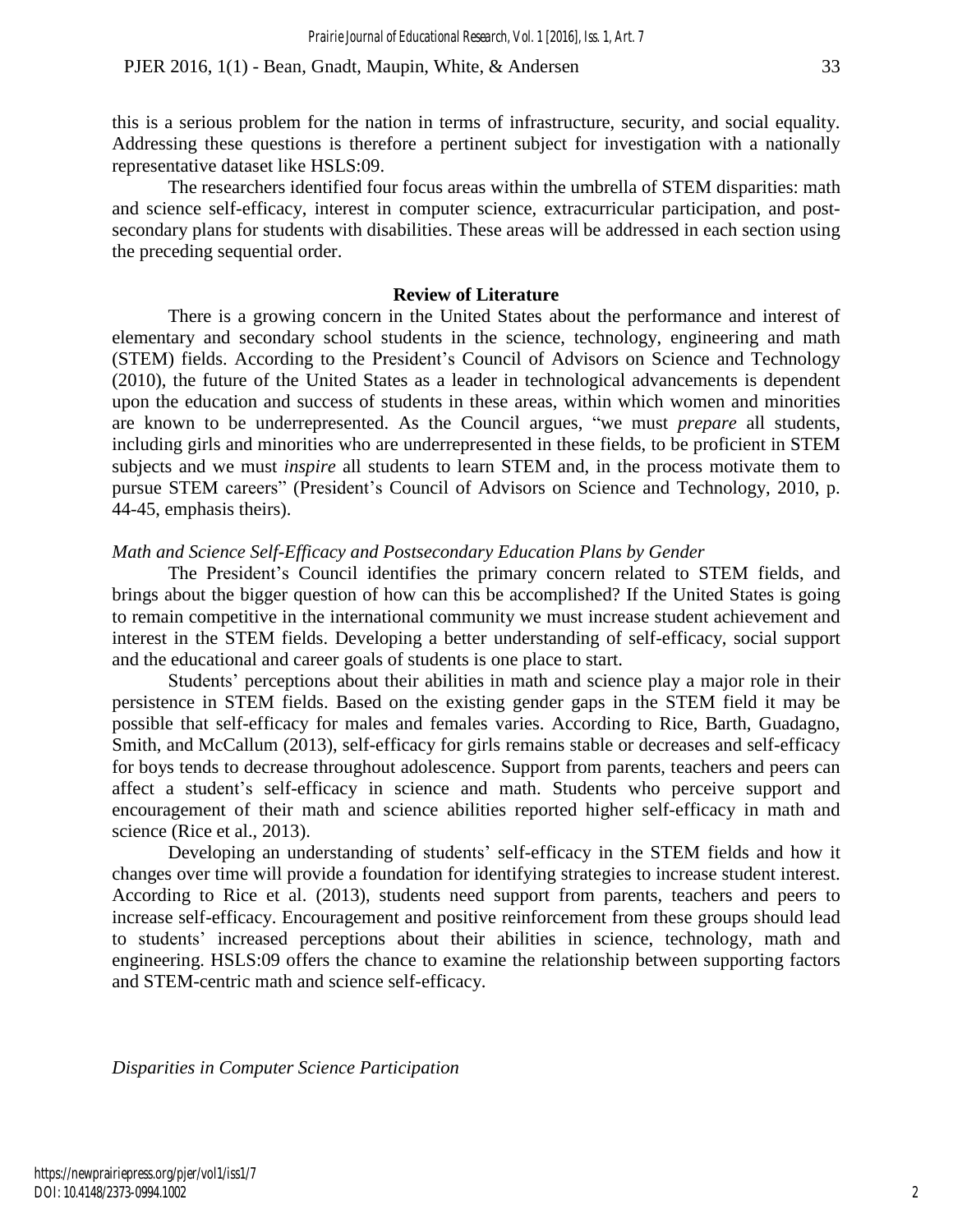Computer science (CS) and its tools, computational thinking and programming, have grown into invaluable resources for STEM practitioners, reshaping the way we theorize, form and test hypotheses, and even how we carry out and disseminate research (Bundy, 2007). Jeanette Wing, former CS professor and current Vice President of Microsoft Research has suggested "computational thinking will be instrumental to new discovery and innovation in all fields of endeavor (Wing, 2008, p. 3717)." Given this importance, the current gaps in undergraduate degrees awarded for CS is disconcerting: 61.2% were White, and 85.8% were male (Zweben & Bizot, 2013). While ethnic minorities have been making slow gains, female participation in computing science has actually been declining (National Science Foundation [NSF], 2013). This raises serious concerns for both the United States' position in the computing field and for gender and racial equality within it. As Brigid Barron expresses, the question becomes "who will have the knowledge that will position them to design, create, invent, and use the [computational] technologies to enhance their personal lives and social worlds?" (2004, pp. 1-2).

Numerous organizations, including the NSF, ACM, CSTA, Code.org, Kahn Academy, and Google have embarked upon ambitious efforts to interest and involve more diverse audiences in CS. HSLS:09 offers the chance to see what impact these efforts have had on current high-school populations, helping to guide future efforts.

#### *Post-Secondary Involvement of Students with Disabilities*

Students receiving special education services throughout high school often are conflicted over post secondary plans and have anxiety about the transition after high school. Students with disabilities often pursue employment opportunities and shy away from obtaining a further degree (VanBergeijk, 2012). Sitlington, Frank, and Carson (1993) investigated post secondary adjustments of young who received special education services throughout high school. Of the sampled participants, 49% of those with behavior disorders, 70% of those with learning disabilities, and 54% of those with mental disabilities reported that they received no postsecondary education or training of any kind. When examined by gender 73% of the males and 68% of the females had no postsecondary training. The most frequently reported educational experience was a community college program. The second most commonly reported option for males was military training. Fewer than 5% of individuals in any disability category had attended a 4-year college (Sitlington et al., 1993).

As participation within STEM disciplines is predicated upon receiving specialized postsecondary training, typically through a 4-year college, it is important to understand current trends amongst this population's post secondary plans. HSLS:09 offers a window into just that for the current cohort of high-school students.

#### *Extracurricular Participation and Postsecondary Education Plans*

Fredricks (2012) found involvement in EAs have a positive impact on academic outcomes despite concerns about time required and impact on family dynamics, up to a certain level of participation (more than 20 hours). Participation in Extracurricular activities (EAs) may also result in the ability to demonstrate grit, various levels of independence, leadership skills, and positive social outcomes (Covay & Carbonaro, 2012). These skills and academic improvement can help prepare students for the demands of post secondary education in STEM fields.

However, the accessibility to school-based EAs for students of lower-socioeconomic status (SES) may be reduced compared to those of higher-SES. Opportunities to participate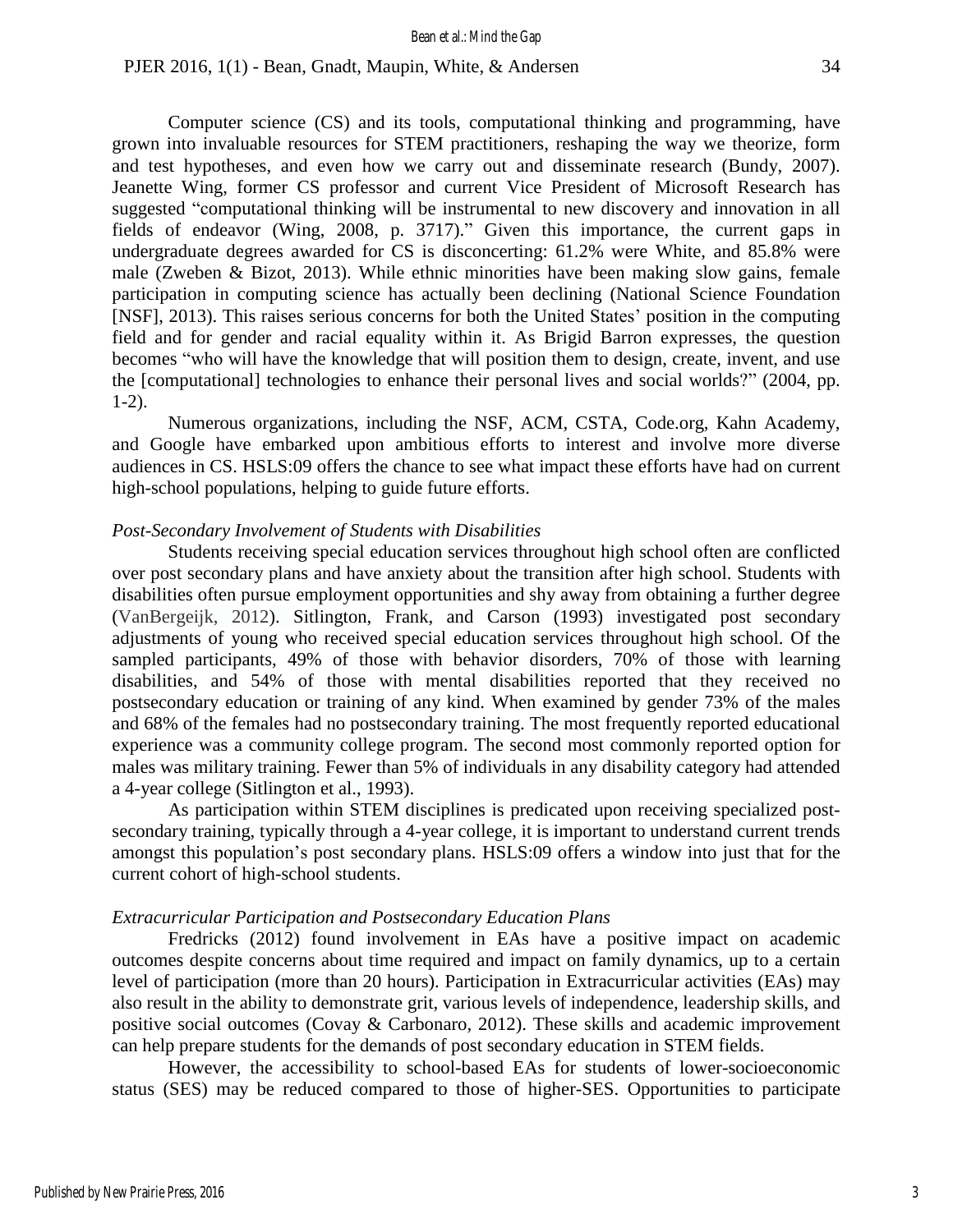depend on how involved the family is, transportation factors, and the overall financial requirements. Covay and Carbonaro (2012) expressed the need for further research to gain a deeper understanding of students from lower socio-economic status (SES) and the relationship between EAs and achievement gaps. HSLS:09 offers current data bearing on this relationship.

## **Research Questions**

The research team examined four different research questions related to equity issues in the STEM disciplines, self-efficacy in these fields, and students' post-secondary plans. The following research questions were addressed:

- How do students' math and science self-efficacies relate to students' postsecondary education plans? Are there differences by gender?
- Is gender or race related to students' taking of computer science courses? In the student's choice of a computer science career?
- Do students with individualized education plans (IEPs) differ from general education students in their expectations to obtain a degree post high school? Of the students that have an IEP, are there differences in their expectations for postsecondary plans by socioeconomic status?
- Does participating in extracurricular activities have an effect on a student's plans to attend college? Does SES status affect the relationship between participation and educational plans?

#### **Method**

This study used data from the High School Longitudinal Study of 2009 (HSLS:09) conducted by the National Center for Education Statistics (NCES). This is a comprehensive longitudinal quantitative study with follow-up quantitative surveys planned throughout the secondary and postsecondary years (NCES, 2014). Currently, survey data is available for the base year and the follow-up survey in the 11th grade. Data for this study was downloaded using the Educational Data Analysis Tool, an online tool provided by NCES to access HSLS data. This study was found to be exempt from review by the IRB at Kansas State University.

## *Sampling Plan*

HSLS:09 utilizes a two-stage sampling design. Public and private schools were selected using stratified random sampling, resulting in 1,889 schools with 944 (55.5%) choosing to participate. In the second stage, a total of 25,206 students were randomly sampled. Approximately 27 students per school participated resulting in 21,444 respondents (Ingels et al., 2011). Because this sampling plan involved stratified and clustered data, additional steps were taken by the researchers to apply appropriate weights to the data.

Sample populations who share experiences and culture tend to be more similar, displaying a narrower data distributions and smaller standard deviations. As the HSLS:09 sampling plan used participants who attended the same schools and classes, the raw data suffers from clustering effects arising from these shared-experience groups. These can be countered by applying a *design effect weight* to the data, which is computed as part of the sampling effort (Trzesniewski, Donnellan, & Lucas, 2011). Researchers used two different design effect weights from HSLS:09 – one for the base year data and one for the first follow-up, which the researchers applied based on which data set they were examining when needing to compare measures of variance (measures of centrality are not affected by clustering).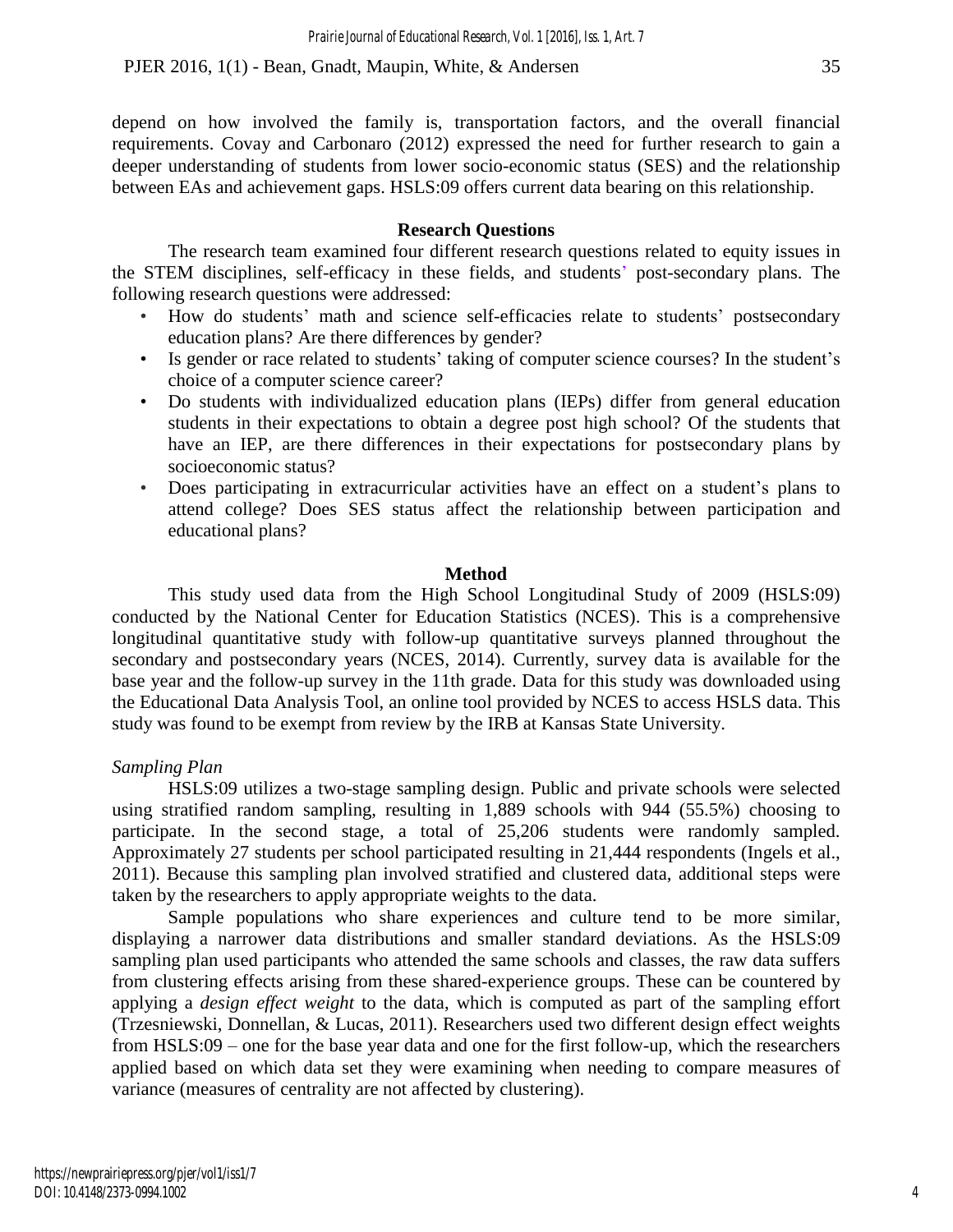To be generalizable to the national population, the respondent pool needs to also be representative of that population. In practice response rates vary across subgroups of interest, like ethnicity and SES. Further, some groups may be deliberately oversampled to provide the statistical strength needed for within and between-groups analyses – as is the case with HSLS:09, which oversampled the Asian student population (Ingels et al., 2011). To bring the data back into a generalizable format, *sample weights* must be applied to each response based on the respondent's subgroups to adjust their aggregate contributions to the analysis to be proportional to that subgroup's national representation. These weights are provided with the HSLS:09 and vary by survey instrument as the base-year, first follow-up, teacher, administrator, and parent surveys all had different response rates. Researchers therefore also had to select and apply the sample weight appropriate for the data they were working with. Details on specific sample weights used by the researchers can be found in the Appendix.

#### *Secondary Data Challenges*

In addition to the need to apply weights to ensure statistical analyses were generalizable to the national population and that standard errors were adjusted for the complex sampling design, other challenges arose from working with secondary data. These centered around what data was collected, and how much of it was available.

Researchers working with secondary data are limited to what items the original researchers chose to include in the study (Trzesniewski, Donnellan, & Lucas, 2011). To address research questions that were not part of the study's original focus can therefore require significant creativity on the part of the researcher. For example, HSLS:09 did not collect data concerning participant's disability status. However, the student data did include a flag to indicate if a student had an individualized education plan (IEP) [x1iepflag], which the researchers used as an indicator of disability status.

As with any survey-based research, missing data also becomes a problem. HSLS:09 preparers imputed missing values in the fields they considered most critical, like ethnicity, gender, and mathematical ability, but other measures did not receive this treatment (Ingels et al., 2011). Returning to the previous example, the parent survey contained an item asking if their student received Special Education Services [p1specialed]; while the expectation would be any student receiving such aid *should have* an IEP, in a significant number of cases the x1iepflag variable did not reflect the parent's report. Accordingly, the researchers created a new variable in which either a positive response to either the x1iepflag or p1specialed variables indicated disability status.

To protect participants, potentially identifying information related to schools and the participants were removed by NCES from the public dataset. This was not limited to participants' identities, but extended to any item that involved a small enough group that responses could be used for identification. In these instances, the response was replaced with a *data redacted* code. For example, NCES collected information on participant's career plans and coded them using both the general 2-digit [X2STU30OCC02] and the more specific 6-digit O\*NET [X2STU30OCC06] occupational codes (Ingels et al., 2011). The 6-digit code was redacted from the public data set, so the researchers used the more generic 2-digit code, which reduced the specificity of that particular analysis.

Math and Science Self-Efficacy and Postsecondary Education Plans by Sex

The first research question examined the relationship between math and science selfefficacies on student postsecondary education plans. *Self-efficacy* can be defined as an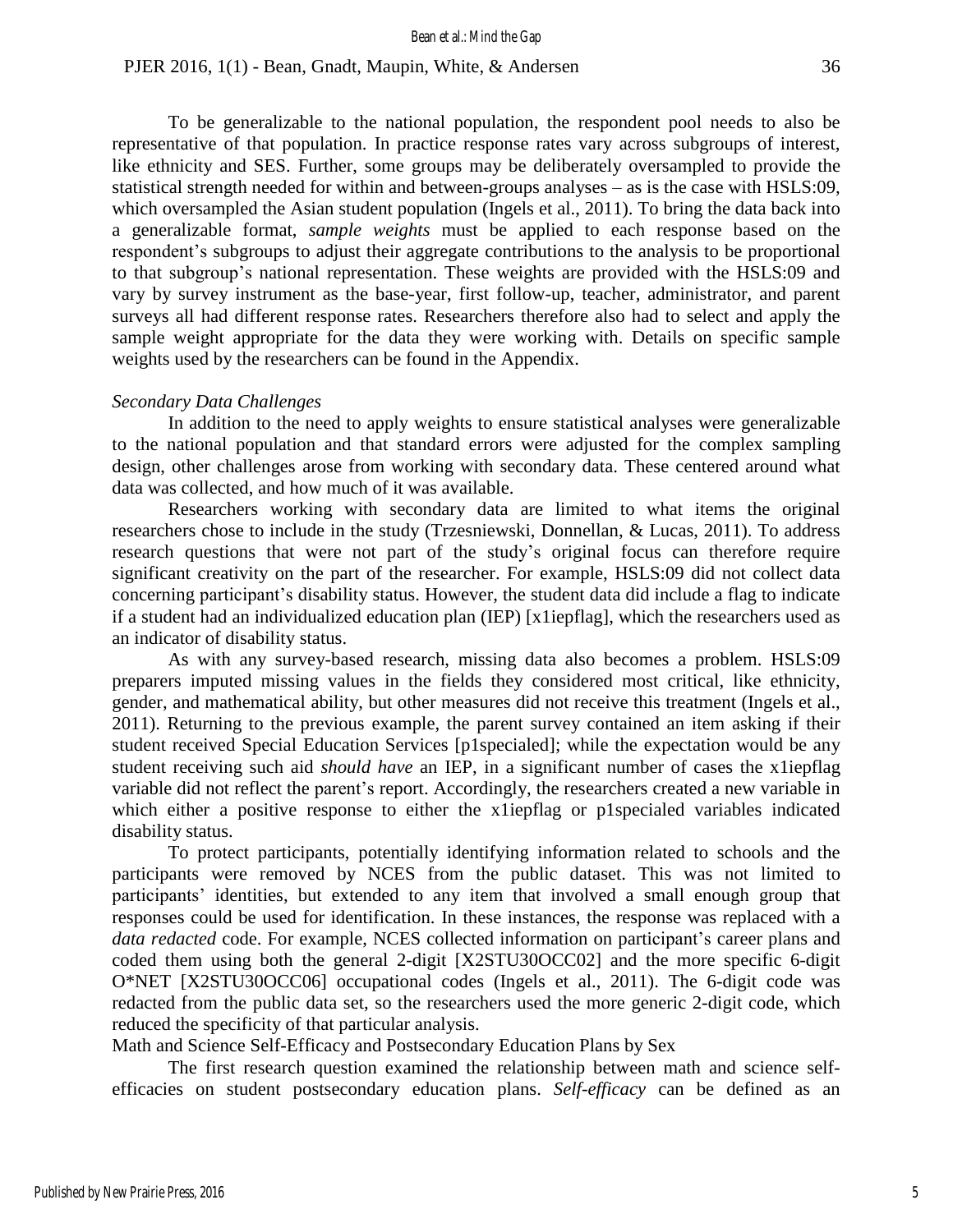individual's belief in his ability to complete tasks and reach goals (Bandura, 1997). Self-efficacy measures were scale scores [X1MTHEFF, X1SCIEFF] computed by NCES using four survey items, which asked about students' confidence in their ability to master skills, successfully complete assignments, understand textbooks and do well on tests in either math or science. Student educational expectations were obtained from a survey item [X1STUEDEXPCT] asking students to report how far in school he or she thinks they will go in school. For this study, the researcher collapsed the student educational expectations categories from 11 categories to five categories: (1) high school or less, (2) associates, (3) bachelors, (4) advanced degree, and (5) don't know.

Base-year data were pulled from HSLS:09 for student math self-efficacy, student science self-efficacy and student educational expectations. Mean self-efficacies were compared between each of the student education expectation categories for math and science self-efficacy. A twoway ANOVA was conducted to examine the interaction between student educational expectations and sex on math self-efficacy. A second two-way ANOVA was conducted to examine the interaction between student educational expectations and sex on science selfefficacy.

#### *Disparities in Computer Science Participation*

The second research question examined the relationship between race, gender (X2SEX), and student's plans to take a computer science course and anticipation of a computer science career. For this study, the researcher collapsed race (x2race) into three categories: (1) White, (2) Asian, and (3) Underrepresented minorities. Underrepresented minorities consisted of Black and Hispanic students. All other races were not included in subsequent analyses.

In the first follow-up study, students were asked if they were taking a computer-related course in Spring 2012. The options were: a computer applications course (S2COMPAPP12), a computer programming course [S2COMPPROG12], an AP Computer Science course [S2APCOMPSCI12], or other computer or information science course [S2OTHCOMP12]. The researcher collapsed the latter three categories into a single category — taking a computer science course. The computer applications course option was intentionally left out, as these courses were likely to focus on basic computer literacy, not computer science topics.

In the same survey, students were also asked to write in their anticipated career choices in the base year and follow-up survey, these responses were coded by NCES using 2-digit O\*NET occupational codes [X2STU30OCC02]. The researcher created a binary variable with a value of 1 when the student indicated a career with an O\*NET code of 15 (Computer & Mathematics Occupations) and a value of 0 for all other values. Undecided, missing, and uncodable responses were left out of the subsequent analyses.

Tables were constructed and Chi-Squared values computed to determine if computer science course taking and computer science career plans were related to student's race/ethnicity or gender (Tables 3-6).

#### *Post-Secondary Involvement of Students with Disabilities*

To answer the third research question regarding students' post-secondary expectations by disability status, disability status was operationalized as the student having an individualized education plan (IEP). IEP status was determined from x1iepflag and p1specialed. If a conflict of reporting was present (i.e. parents reported no IEP but school enrollment stated that a student did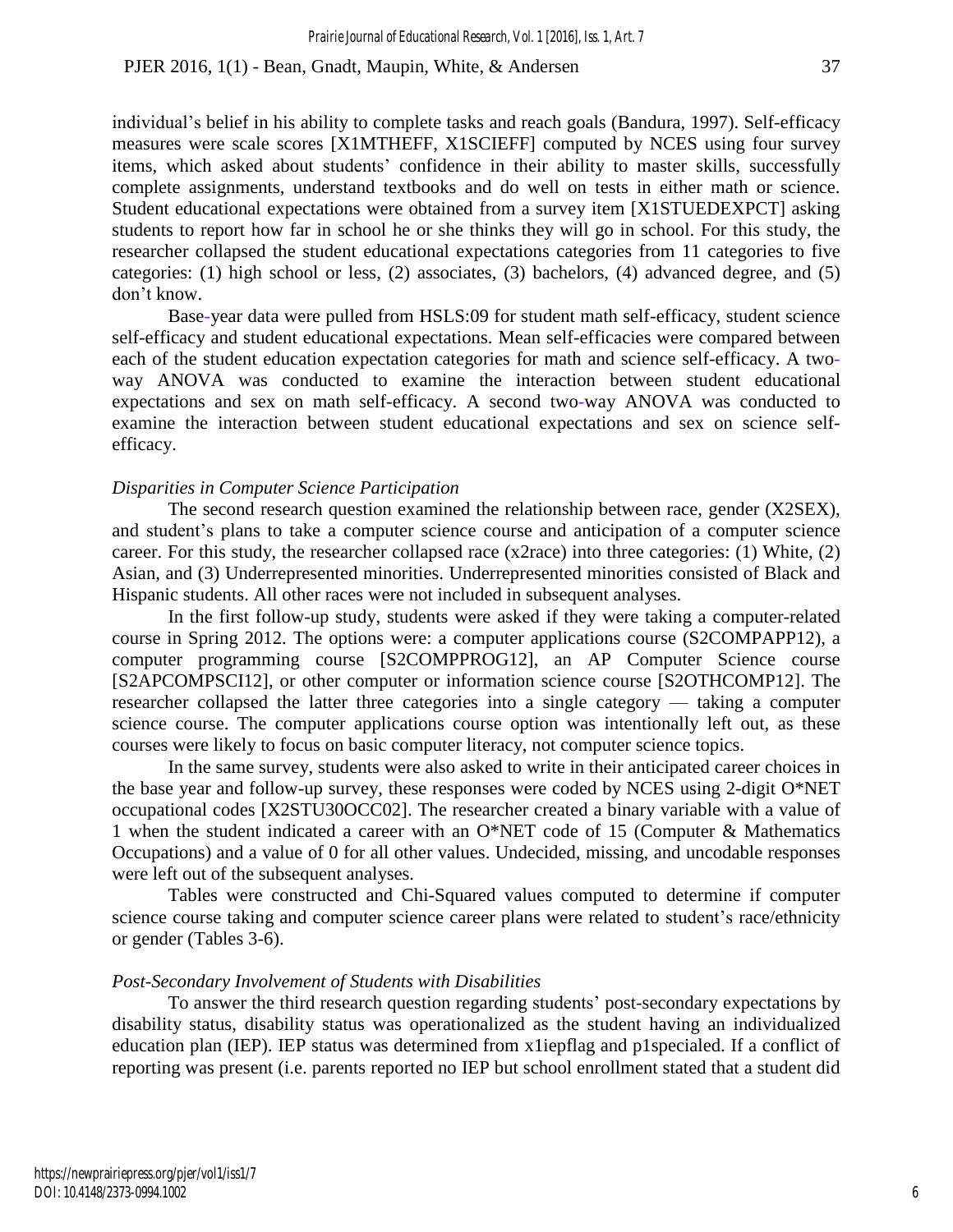have an IEP), the researcher used the information from the school enrollment forms as detailed in the Secondary Data Challenges section, above.

Students were also asked to self-report on how far they expected to get in school [X1STUEDEXCPT], which the researcher collapsed into four different categories, (1) high school or less, (2) associates/bachelor's degree, (3) advanced degree (Masters or PhD), and (4) students who did not know.

Socioeconomic status (SES) for students was divided by NCES into 5 different levels [X1SESQ1, X1SESQ2, X1SESQ3, X1SESQ4, X1SESQ5], conceptualized by responses using five components: highest education among parents, education level of the other parent (if applicable), highest occupational prestige score of parent, occupation prestige of the other parent (if applicable), and the family income. To better examine differences in the expectations of students who had an IEP based on socioeconomic status, these SES quintiles were collapsed into three groups; low, middle, and high.

A table was created to identify students postsecondary expectations based on IEP status in each SES group. A chi-square was conducted to determine the difference between postsecondary expectations of students with an IEP in the lowest and highest socioeconomic quintiles (Table 8).

#### *Involvement in Extracurricular Activities and Student Plans on Achievement Outcomes*

To answer the fourth research question examining how far students planned to go in school in relation to EC involvement, the researcher drew upon the base year data. Involvement in EAs was measured by NCES as the amount of time spent in EAs [S1HRACTIVITY]. For the analysis the eleven educational expectation categories [x1studedexpct] were collapsed by the researcher into five: (1) High school (HS) or less, (2) Associates Degree (AA), (3) Bachelor's Degree (BA), (4) Advanced Degrees, and (5) Don't know.

As this analysis did not indicate a significant difference between the number of hours that a student participated in EAs and his or her plans to complete an AA or a BA (Table 9), the researcher collapsed the data pertaining to the educational expectation levels again. Five categories were collapsed into three: (1) No College, (2) College, and (3) Don't Know. Additionally, this analysis included collapsed levels of SES quintiles (Table 10).

#### **Results**

#### *Missing Data and Imputed Values*

NCES identified a number of variables as critical to future analyses, and took great steps to ensure that data was available in these categories, including combining items from multiple surveys, telephone follow-ups, scouring school records, and, as a last resort, imputation (Ingels et al., 2011). Among these variables were several used by the researchers – gender [X1SEX, X2SEX], race/ethnicity [X1RACE, X2RACE], SES quintile [X1SESQ1, X1SESQ2, X1SESQ3, X1SESQ4, X1SESQ5], IEP Status [X1IEPFLAG]. Specific details on how missing values were handled by NCES for these variables can be found in the Appendix.

#### *Math and Science Self-Efficacy and Postsecondary Education Plans by Gender*

This analysis is dependent upon survey results for math and science self-efficacy. The math self-efficacy score is based on a scale computed by NCES using four survey items. This scale score had 13.1% missing values, most likely because of block scheduling. Students who were not enrolled in math or science did not respond to any of the self-efficacy questions. These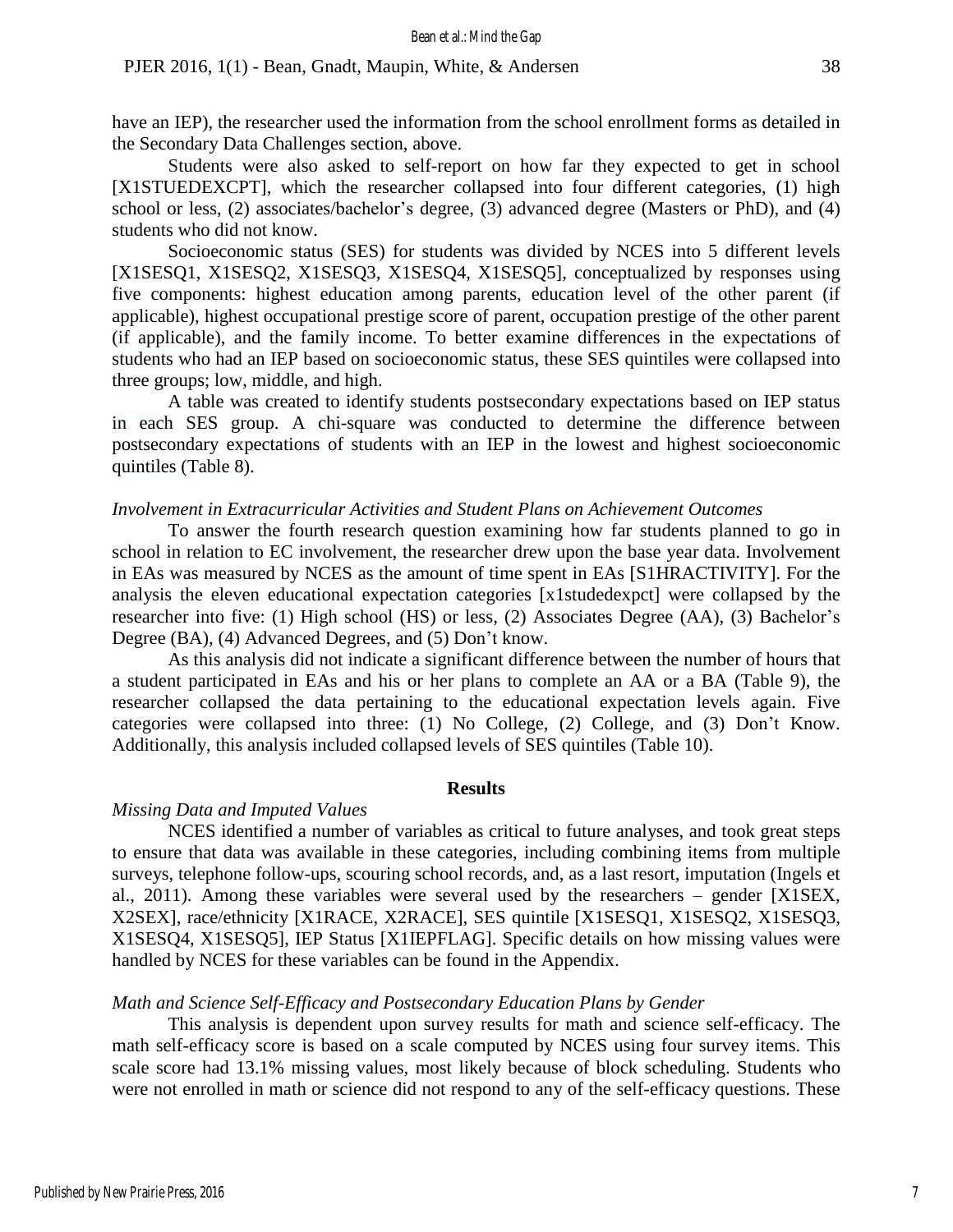cases were omitted from analysis. When comparing the respondent group and the nonrespondent group by gender there were more males in the non-respondent group (54%) compared to the respondent group (49.4%).

Table 1

|  |  | <b>Student Educational Expectations.</b> |
|--|--|------------------------------------------|
|--|--|------------------------------------------|

| <b>Educational Expectations</b> | Frequency | Percent |
|---------------------------------|-----------|---------|
| HS or Less                      | 606,356   | 14.4%   |
| Associates                      | 279,940   | 6.8%    |
| <b>Bachelors</b>                | 682,255   | 16.6%   |
| Adv. Degree                     | 1,653,843 | 40.2%   |
| Don't Know                      | 892,566   | 21.7%   |
| Total                           | 4,114,690 | 100.0%  |

\* Weighted by W1STUDENT

Figure 1 *Student education expectations by math self-efficacy.*

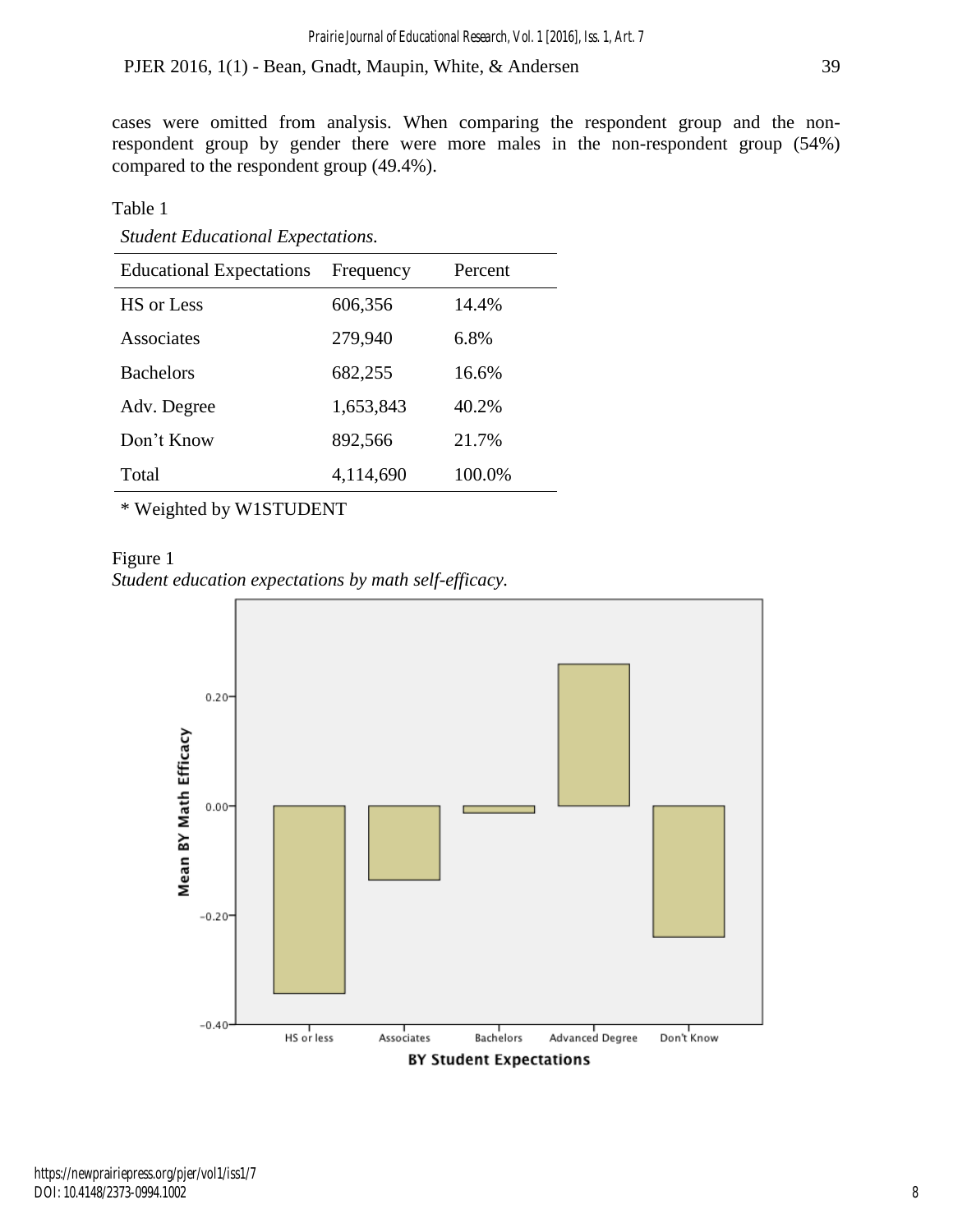Science self-efficacy was also computed by NCES as a scale score based on four survey items. The science self-efficacy scale had 20.5% missing values, most likely due to block scheduling. Students who were not enrolled in a science course during the fall 2009 term would not have completed these survey items. These cases were omitted from analysis. When comparing the respondent group and the non-respondent group there were more males in the non-respondent group (54.6%) compared to the respondent group (49.7%).

The missing data for math and science self-efficacy were examined by gender. The missing data did not indicate notable differences between the two genders. The missing data appears to be at random and those cases were omitted from analysis.

A 2 x 1 ANOVA on student education expectations and sex on math self-efficacy showed significant differences for some of the five education expectation categories. Students with expectations of earning an advanced degree had a higher self-efficacy than all of the other categories (Figure 1). There was a statistically significant effect for student education expectations [F (4,1455) = 23.606,  $p = .001$ ] and a significant main effect for sex [F (1,1455) = 4.572,  $p = .033$ ], but no significant interaction [F(4,1455) = 1.026,  $p = .392$ ] between education expectations and sex. Math self-efficacy was different between categories of student education expectations. Math self-efficacy was different for students based on sex. However, there was no significant interaction between education expectations and sex on math self-efficacy.

Table 2

| Source                      | df             | <b>MS</b> | $\mathbf F$ | $\mathbf{P}$ | $\eta^2$ |
|-----------------------------|----------------|-----------|-------------|--------------|----------|
| On Math Self-Efficacy       |                |           |             |              |          |
| <b>Student Expect</b>       | 4              | 21.904    | 23.606      | < 0.05       | .061     |
| <b>Sex</b>                  | $\mathbf{1}$   | 4.242     | 4.572       | < 0.05       | .003     |
| <b>Student Expect x Sex</b> | 4              | .952      | 1.026       | .392         | .003     |
| Error                       | 1445           | .928      |             |              |          |
| On Science Self-Efficacy    |                |           |             |              |          |
| <b>Student Expect</b>       | 4              | 30.955    | 34.764      | < 0.05       | .099     |
| <b>Sex</b>                  | $\mathbf{1}$   | .091      | .102        | .749         | .000     |
| <b>Student Expect x Sex</b> | $\overline{4}$ | 2.491     | 2.797       | < 0.05       | .009     |
| Error                       | 1264           | .890      |             |              |          |

*Two-Way Analyses of Variance for Math Self-Efficacy and Science Self-Efficacy as a Function of Student Educational Expectations and Sex.*

\* Weighted by DEFF Weight

There was a statistically significant effect for student education expectations [F (4,1264)  $= 34.764$ ,  $p = .001$  and a significant interaction between education expectations and sex on science self-efficacy  $[F (4,1264) = 2.797, p = .025]$ , but no statistically significant effect for sex  $[F (1,1264) = .102, p = .749]$ . Science self-efficacy was different between categories of student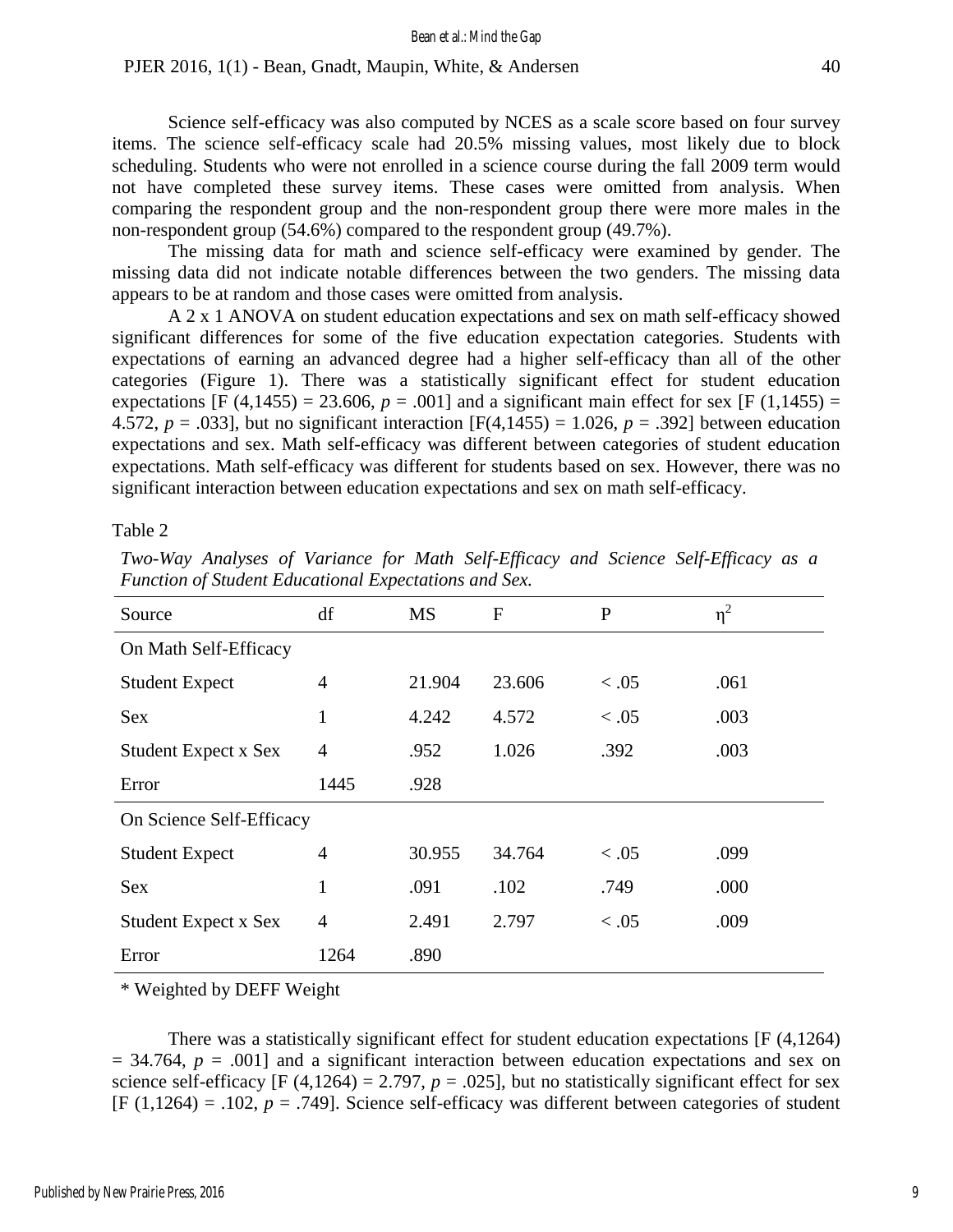education expectations (Figure 2). There was a significant interaction between student education expectations and sex on science self-efficacy. There was not a significant difference by sex on science self-efficacy. Table 2 shows the effects of student education expectations and sex on math and science self-efficacy.





#### *Disparities in Computer Science Participation*

This analysis focused on two different subgroups – gender and ethnicity – and their relationship with CS course and career plans. Of the career choice responses, 354 were missing. These and an additional 5,550 "don't know", 131 uncodable, and 2,821 non-response responses were left out of the analysis. In determining which students were taking computer science courses in Spring 2012, 583 missing and 2,821 non-respondents were left out of the analysis, while 4,023 legitimate skips were merged into the "No" category. In analyzing relationships with race, 105 American Indian/Alaskan, 1,287 multi-race non-Hispanic, and Native Hawaiian/Pacific Islander, Non-Hispanic respondents were left out of the analysis.

## *Race and computer science career plans*

A chi-square test of independence was performed to examine the relationship between race and anticipated computer science career among students who had developed career plans. The relation between these variables was statistically significant  $[X^2 (2, N = 13,069) = 6.455$ , p = .040]. The odds ratio for underrepresented minorities to White students was 1.699 with a 95%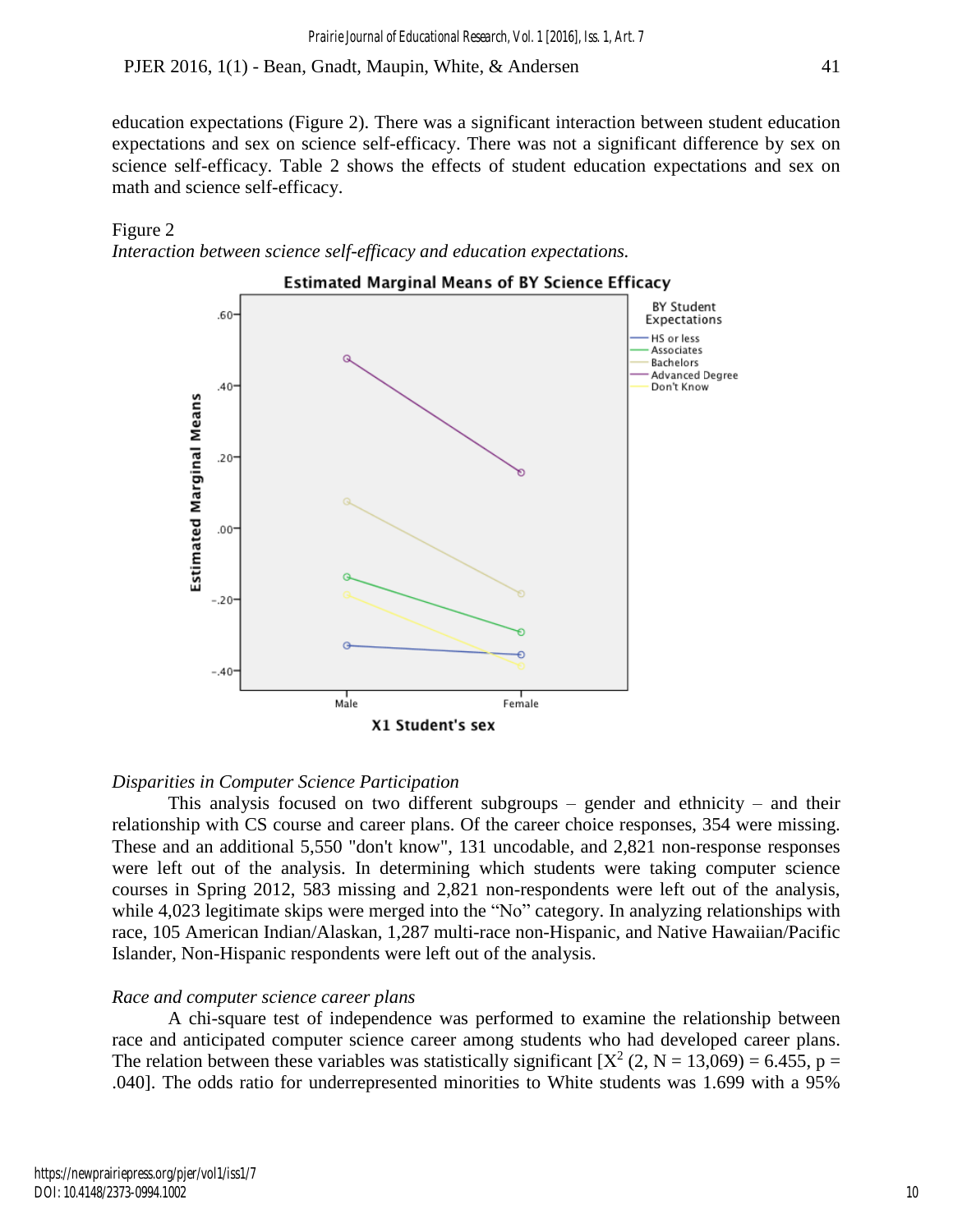confidence interval of [1.017, 2.840]. This suggests that White students are 69.9% more likely to plan for a computer science career as their underrepresented minority counterparts.

Table 3

|                                                        |                                | White              | Asian           | Underrepresented<br><b>Minorities</b> |
|--------------------------------------------------------|--------------------------------|--------------------|-----------------|---------------------------------------|
| <b>Not</b><br>Anticipating Count<br>Computer<br>Career | Science % within race          | 1,469,434<br>97.1% | 83,974<br>95.3% | 1,027,594<br>98.2%                    |
| Anticipating<br>Computer<br>Career                     | Count<br>Science % within race | 44,557<br>2.9%     | 4,121<br>4.7%   | 18,311<br>1.8%                        |
| Total                                                  | Count                          | 2,151,495          | 147,067         | 1,498,620                             |

*Anticipated Computer Science Career vs. Race.*

\*Weighted by W2STUDENT

#### *Gender and computer science career plans*

A chi-square test of independence was performed to examine the relationship between gender and anticipated computer science career among students with career plans. The relation between these variables was statistically significant  $[X^2 (1, N = 14,529) = 63.252, p < .0001]$ . The odds ratio for the Males is 10.017 with a 95% confidence interval of [4.997, 20.078]. This suggests that males are 10 times more likely than females to express plans for a career in computer science.

#### Table 4

*Anticipated Computer Science Career vs. Sex.*

|                                             | Male                    | Female            |
|---------------------------------------------|-------------------------|-------------------|
| <b>Not</b><br>Computer Science Career 95.2% | Anticipating 1,281,212  | 1,560,822<br>4.8% |
| Anticipating<br><b>Science Career</b>       | Computer 64,964<br>2.6% | 7,894<br>0.5%     |
| Total                                       | 1,346,176               | 1,568,716         |
|                                             |                         |                   |

\*Weighted by W2STUDENT

## *Race and computer science course plans*

A chi-square test of independence was performed to examine the relationship between race and taking a computer science course. The relation between these variables was not statistically significant  $[X^2 (2, N = 18,120) = 1.286, p = .526]$ . There was no statistically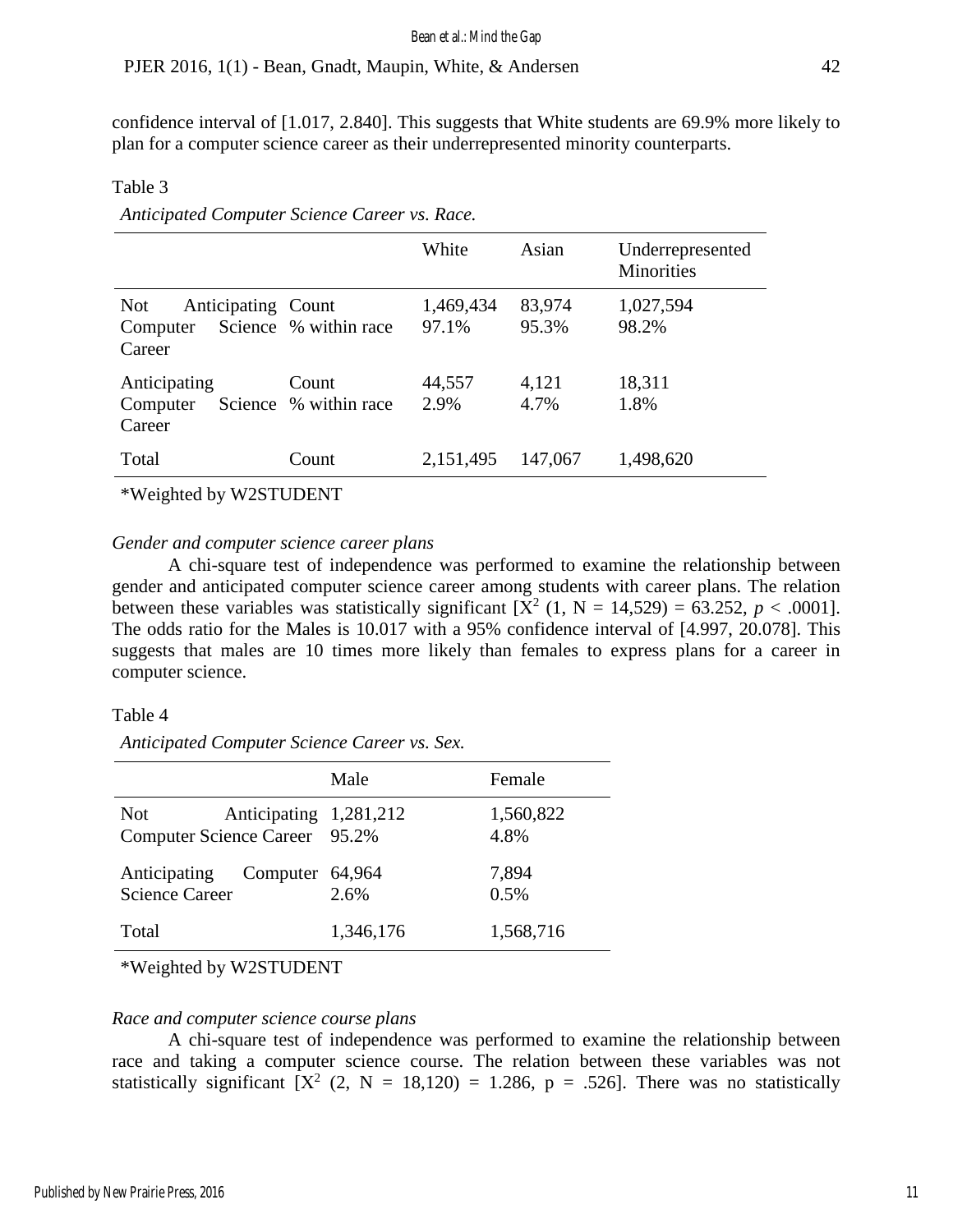significant relationship found between a student's race and likelihood of taking a computer science course.

# Table 5

*Plans for Taking a Computer Science Course in Spring 2012 vs. Race.*

|                                                    |               | White              | Asian            | Underrepresented<br><b>Minorities</b> |
|----------------------------------------------------|---------------|--------------------|------------------|---------------------------------------|
| Not Taking Computer Count<br><b>Science Course</b> | % within race | 2,036,181<br>96.7% | 136,860<br>95.7% | 1,409,203<br>97.1%                    |
| Taking<br>Computer Count<br><b>Science Course</b>  | % within race | 68,633<br>3.3%     | 6,147<br>4.3%    | 41,674<br>3.1%                        |
| Total                                              | Count         | 2,104,814          | 143,034          | 1,450,877                             |

\* Weighted by W2STUDENT

# *Gender and computer science course plans*

A chi-square test of independence was performed to examine the relationship between gender and taking a computer science course. The relation between these variables was statistically significant  $[X^2 (1, N = 20,071) = 17.394, p < .0001]$ . This suggests that males are more likely than females to take a course in computer science. The odds ratio for the males is 2.066 with a 95% confidence interval of [1.456, 2.932]. This suggests that males are more than twice as likely as females to take a course in computer science.

# Table 6

*Plans for Taking a Computer Science Course in Spring 2012 vs. Gender.*

|                                                      |              | Male               | Female             |
|------------------------------------------------------|--------------|--------------------|--------------------|
| Not Taking a Computer Count<br><b>Science Course</b> | % within sex | 1,944,471<br>95.7% | 1,976,737<br>97.9% |
| Taking a<br>Computer Count<br><b>Science Course</b>  | % within sex | 86,532<br>4.3%     | 42,228<br>2.1%     |
| Total                                                | Count        | 2,031,003          | 2,018,965          |

\* Weighted by W2STUDENT

# *Post-Secondary Involvement of Students with Disabilities*

To determine the amount of missing data in students IEP status the researcher combined reports of IEP status from school enrollment and parent responses to whether or not students had an IEP; 5% of students had data missing for IEP status. Missing values were examined for parent responses in each of the SES groups to identify patterns. Each SES group had a similar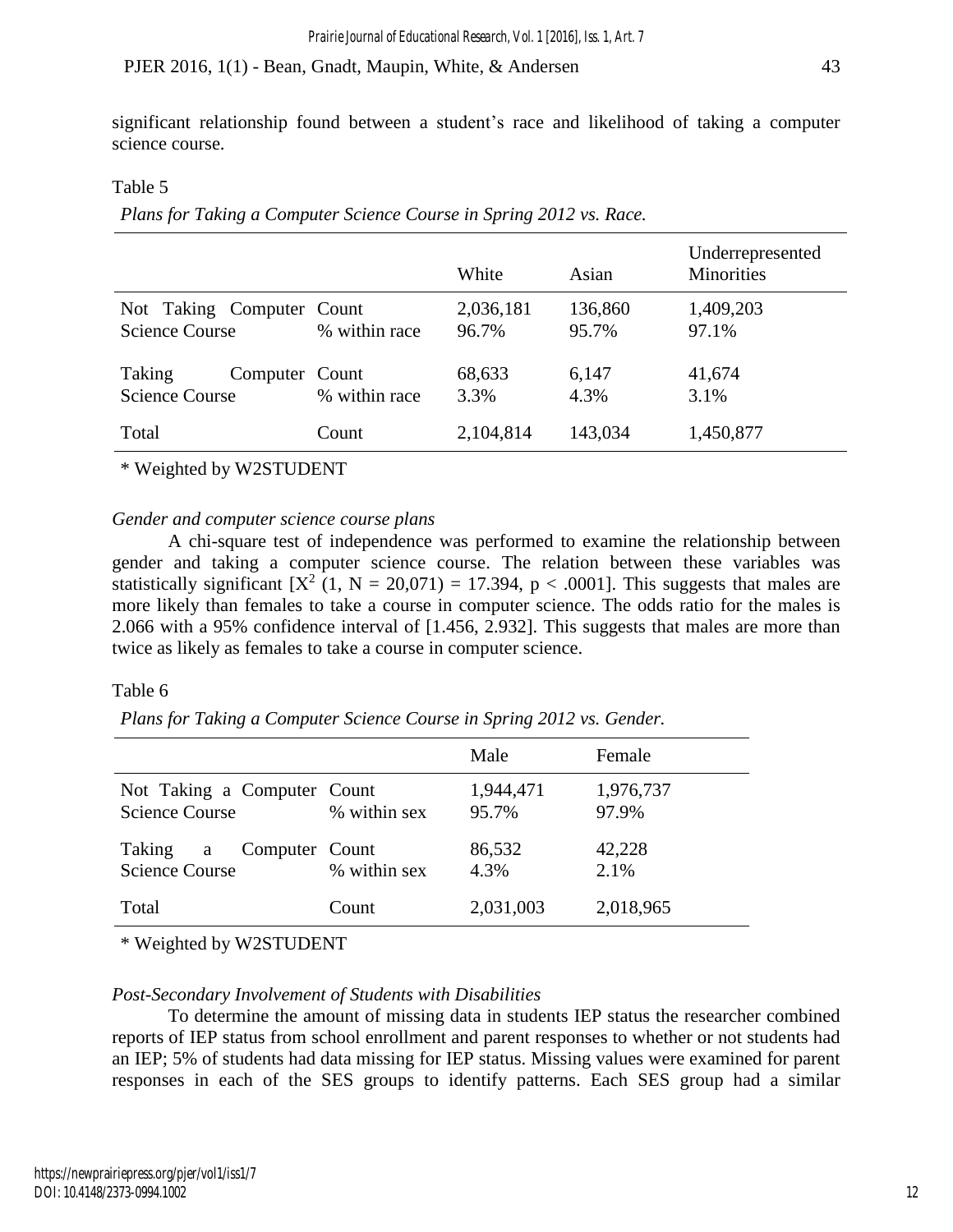percentage of missing values, indicating that removal of these cases would not bias the results by SES. The cases without data were removed.

#### *IEP status and educational expectations*

The percentage and frequencies of students' reports for how far they expected to go in school by IEP status was examined. The largest difference was observed in the percentage of students who expected to get through high school or less. Of students with an IEP, 25.8% reported that they only expected to get through high school or less compared to the 11.8% of students without an IEP. There was also a large difference in the plans for advanced degrees. Of the students without IEPs, 44.3% reported an expectation to obtain an advanced degree compared to only 22.9% of students with IEPs expectation for an advanced degree. There was also a large percentage of students with IEPs that are still unsure and/or do not know how far they plan to go in school (table 7).

# Table 7 *Student educational expectations by IEP Status.*

| <b>IEP</b>    | HS or Less    |         | Assoc./Bach |         | Adv. Degree |           | Don't Know |         |
|---------------|---------------|---------|-------------|---------|-------------|-----------|------------|---------|
| <b>Status</b> | $\frac{0}{0}$ | N       | $\%$        | N       | %           | N         | $\%$       | N       |
| Y             | 26.40%        | 102.580 | 21.70%      | 84.349  | 22.20%      | 86,476    | 29.70%     | 115,725 |
| N             | 12.10%        | 359,613 | 24.40%      | 723,030 | 43.10%      | 1,279,325 | 20.30%     | 602,919 |
| Total         | 14.70%        | 606,355 | 23.40%      | 962,195 | 40.20%      | 1,653,843 | 21.70%     | 892,567 |

\* Weighted by W1PARENT

#### *SES, IEP status, and educational expectations*

To address the second portion of the research question, the effect of SES categories on expectations by both IEP status was examined. A chi-square test of independence was performed to examine the relation between expectations of students with an IEP in the highest and the lowest SES groups. The relationship between these variables was significant [ $X^2$  (3, n = 165,684)  $= 26.886$ ,  $p = 0.001$ ].

Students with an IEP in the lowest quintile had differences in their postsecondary plans compared to students with an IEP in the highest quintile (See table 8). Students from a high socioeconomic status who had an IEP had a higher expectation to attend some type of postsecondary education. Of students with an IEP from a lower socioeconomic status, a large percentage only expected to obtain a high school diploma or less.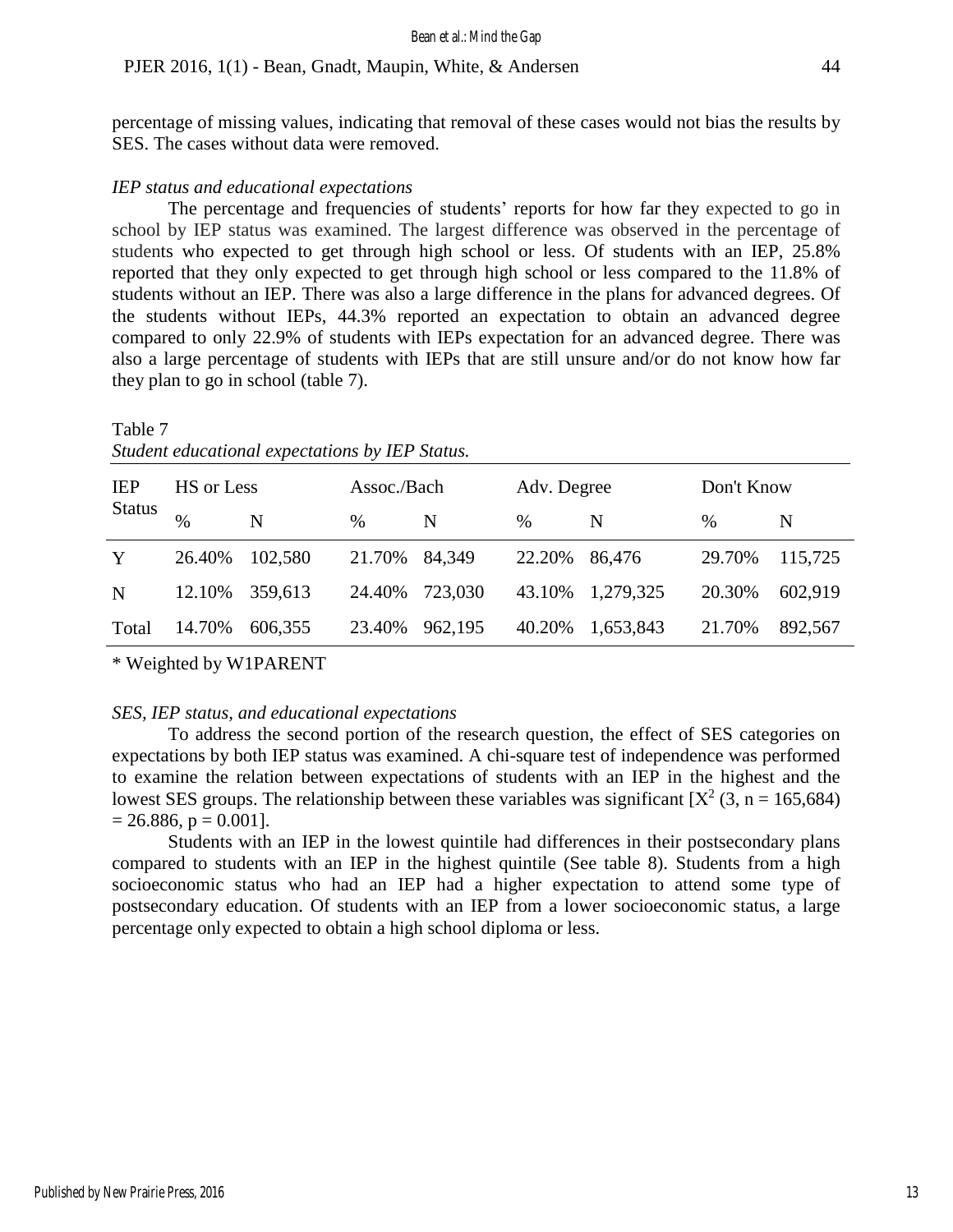Table 8

| <b>SES</b>     | <b>IEP Status</b> | HS or Less       | Assoc./Bach.     | Adv. Degree        | Don't Know       |
|----------------|-------------------|------------------|------------------|--------------------|------------------|
| Lowest         | Y                 | 34%<br>44,779    | 20.6%<br>27,073  | 16.2%<br>21,372    | 29.2%<br>38,433  |
| Quintile       | ${\bf N}$         | 22%<br>151.482   | 25.5%<br>175,669 | 30.6%<br>210,733   | 22%<br>151,558   |
| 3<br>Middle    | Y                 | 26.1%<br>61,456  | 22.5%<br>52,866  | 19.8%<br>46,643    | 31.5%<br>74,087  |
| Quintiles<br>N |                   | 11.7%<br>222,307 | 25.5%<br>484,682 | 42.8%<br>813,412   | 20%<br>379,750   |
| Highest        | Y                 | 8.5%<br>5,642    | 23.6%<br>15,610  | 47.1%<br>31,137    | 20.8%<br>13,741  |
| Quintile       | ${\bf N}$         | 3%<br>26,645     | 22.2%<br>197,038 | 58.3%<br>516,764   | 16.5%<br>146,023 |
| Total          | Y                 | 25.8%<br>111,877 | 22.1%<br>95,549  | 22.9%<br>99,152    | 29.2%<br>126,261 |
|                | ${\bf N}$         | 11.5%<br>400,434 | 24.7%<br>857,389 | 44.3%<br>1,540,909 | 19.5%<br>677,331 |

*Educational Expectations by IEP status grouped in SES groups.*

\* Weighted by W1PARENT

# *Extracurricular Participation and Postsecondary Education Plans*

Findings suggest that time spent in EAs is associated with higher rates of planning to pursue advanced degrees. Overall, 20% of the ninth graders do not have plans for post secondary education. Of the students that were sampled, 50% participated in over three hours SIEA per day. The relationship between SAPO and seeking an advanced degree was significant [ $X^2$  (4, n =  $20,598$ ) = 132.298, p = < .0001] (See table 9).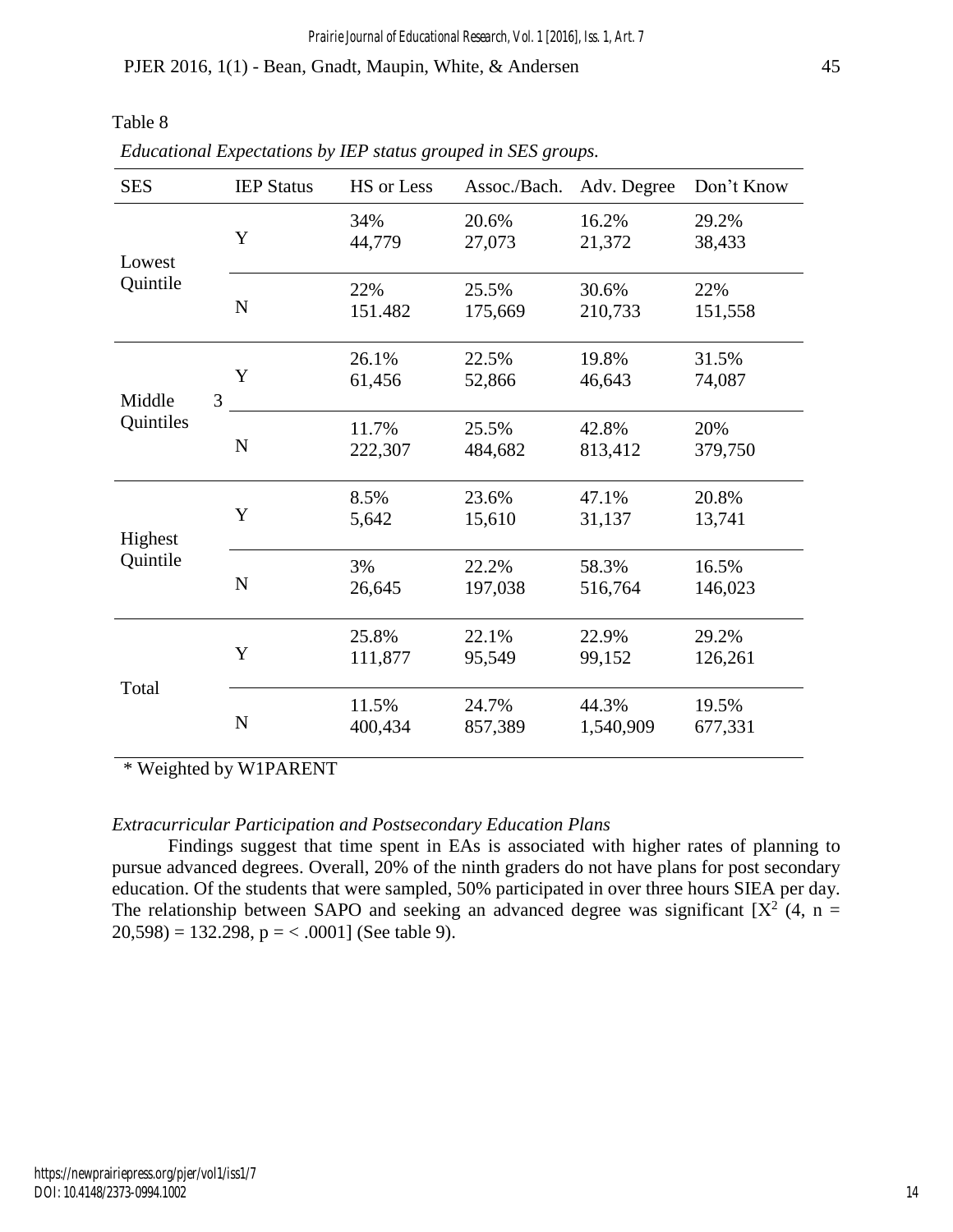Table 9

*Student Involvement in EA and Educational Expectations.*

| <b>SIEA</b><br>(hrs) | HS< | AA | BA  | Advanced Unknown |     | Total     |
|----------------------|-----|----|-----|------------------|-----|-----------|
| $\leq$ 1             | 21% | 8% | 15% | 31%              | 26% | 1,369,077 |
| $1 - 3$              | 12% | 7% | 18% | 44%              | 20% | 1,772,482 |
| $3+$                 | 9%  | 5% | 18% | 50%              | 18% | 790,032   |
| Total                |     |    |     |                  |     | 3,931,519 |

\* Weighted by W1STUDENT

SIEA and SAPO reports were combined with the quintile of SES for analysis. Students in the lowest quintile participated in less than one hour of SIEA compared to 5% of students who participate in less than one hour from the highest quintile  $[X^2 (4, n = 2,550) = 123.988, p =$ .0001] (See table 10).

Of students who did not plan to go to college 32% of students from the lowest SES quintile participated in less than one hour of EAs in comparison with 5% of students from the highest quintile  $[X^2 (4, n=2550), p=<.0001]$ .

|                         | <b>SES &amp; SIEA</b><br>(hrs.) | No College | College | Don't Know |
|-------------------------|---------------------------------|------------|---------|------------|
|                         | $\leq$ 1                        | 32%        | 43%     | 26%        |
|                         | $1 - 3$                         | 25%        | 55%     | 21%        |
| Lowest Quintile         | $3+$                            | 20%        | 63%     | 17%        |
|                         | Total                           |            |         | 758,253    |
|                         | <1                              | 20%        | 54%     | 26%        |
|                         | $1 - 3$                         | 12%        | 67%     | 21%        |
| Middle Quintiles        | $3+$                            | 9%         | 72%     | 19%        |
|                         | Total                           |            |         | 2,367,693  |
|                         | $\leq$ 1                        | 5%         | 71%     | 25%        |
| <b>Highest Quintile</b> | $1-3$                           | 3%         | 81%     | 16%        |
|                         | $3+$                            | 3%         | 82%     | 15%        |
|                         | Total                           |            |         | 815,646    |

# Table 10: *SIEA and SAPO by Socioeconomic Status*

\* Weighted by W1PARENT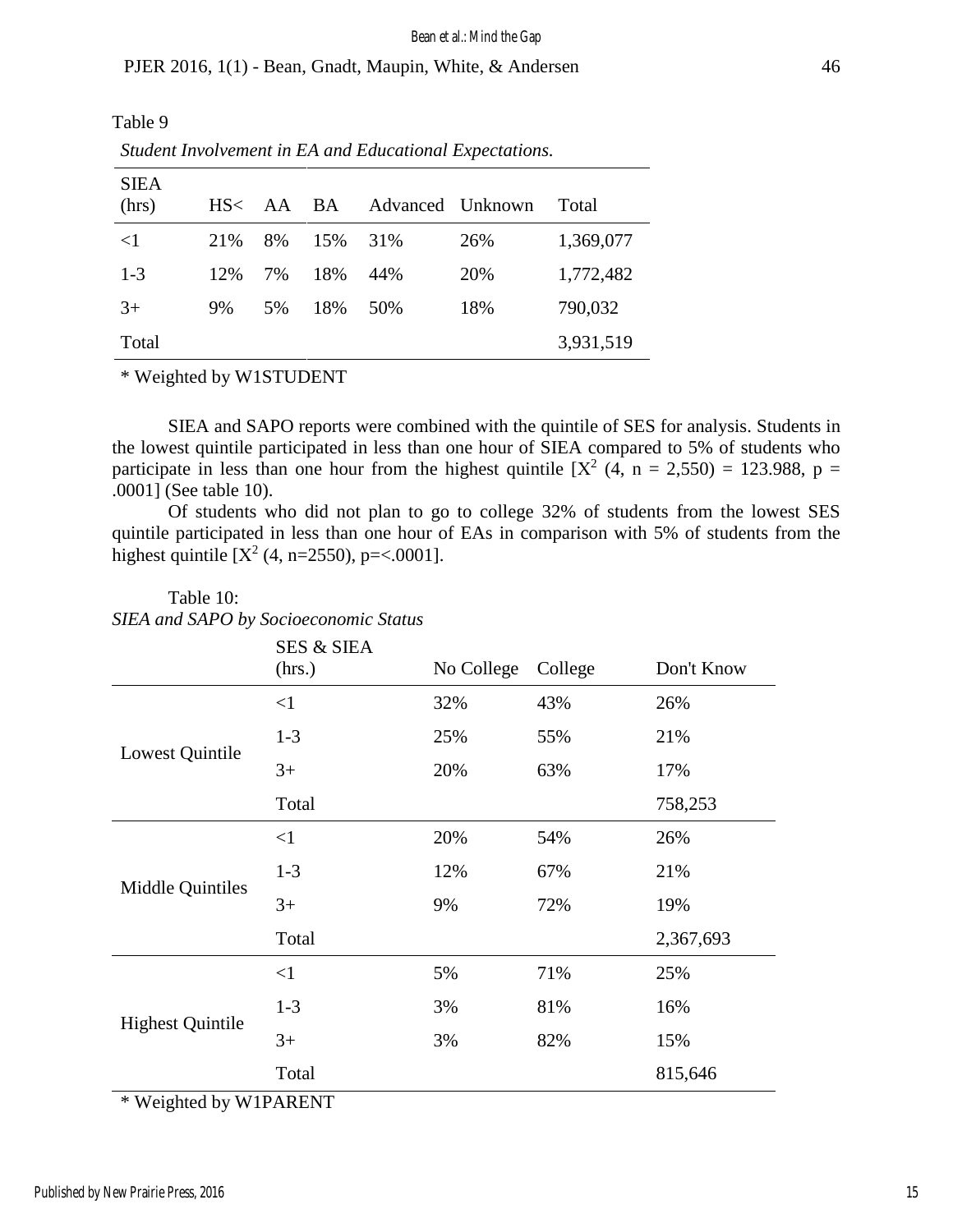### **Discussion**

The following section includes discussion about the conclusions and implications for each of the four research questions. This is followed by future research recommendations.

# *Math and Science Self-Efficacy and Postsecondary Education Plans by Gender*

When looking at the frequency distribution for student education expectations a large group (40%) of 9th grade students indicated plans to earn an advanced degree; either a master's or doctoral degree. The second largest group of students did not have educational plans (21%). This group of students is particularly interesting.

The two-way ANOVAs conducted on math and science self-efficacy by sex and education expectations yielded significant results in some areas. In the math self-efficacy ANOVA, females indicated lower self-efficacies than males. Additionally, students with higher self-efficacy in math indicated higher education expectations. As math self-efficacy decreased education expectations decreased as well.

The two-way ANOVA conducted on science self-efficacy yielded a significant interaction between sex and education expectations. Significant differences were observed for males in the "don't know" group and the "high school or less" group. The males in the education expectation group "don't know" had a higher self-efficacy than those who indicated they planned to complete high school or less. This interaction should be re-examined in future studies.

It would be interesting to examine the follow-up survey data to see how the males in the "don't know" and "high school or less" groups reported self-efficacy and education expectations in the eleventh grade. According to Rice et al. (2013), males may experience a decrease in selfefficacy throughout adolescence while females' self-efficacy often remains stable over the adolescent years. Future research could include examination of student perceptions of the support and interactions with their teachers, parents, and peers. Rice et al. (2013), report perceived support from these individuals leads students to report higher self-efficacies in math and science. This indicates self-efficacy may be affected by feedback received from teachers, parents and peers. Encouragement from these groups may make a difference in student selfefficacy.

The finding that males in the "don't know" education expectation category had higher self-efficacies than those reporting education expectations of "high school or less" calls for a closer look at the education system. The President's Council of Advisors on Science and Technology calls for an increased effort to encourage and educate students in the STEM fields (2010). It may be necessary to examine the K-12 curriculum to identify how science and math are treated and taught. Ensuring that schools are afforded the time and resources to teach science and math may be one place to start.

# *Disparities in Computer Science Participation*

No statistically significant relationships were found between a student's race and their likelihood to plan on a CS career. Additionally, the percentages were very similar between White and underrepresented students. These results suggest that national efforts to recruit underrepresented minorities into high school CS courses are succeeding. A good follow-up question would be if this holds true across SES categories, as a more subtle and profound source of disparity is the lack availability of CS courses in poorer schools which generally have a higher proportion of underrepresented minorities (Margolis & Fischer, 2003).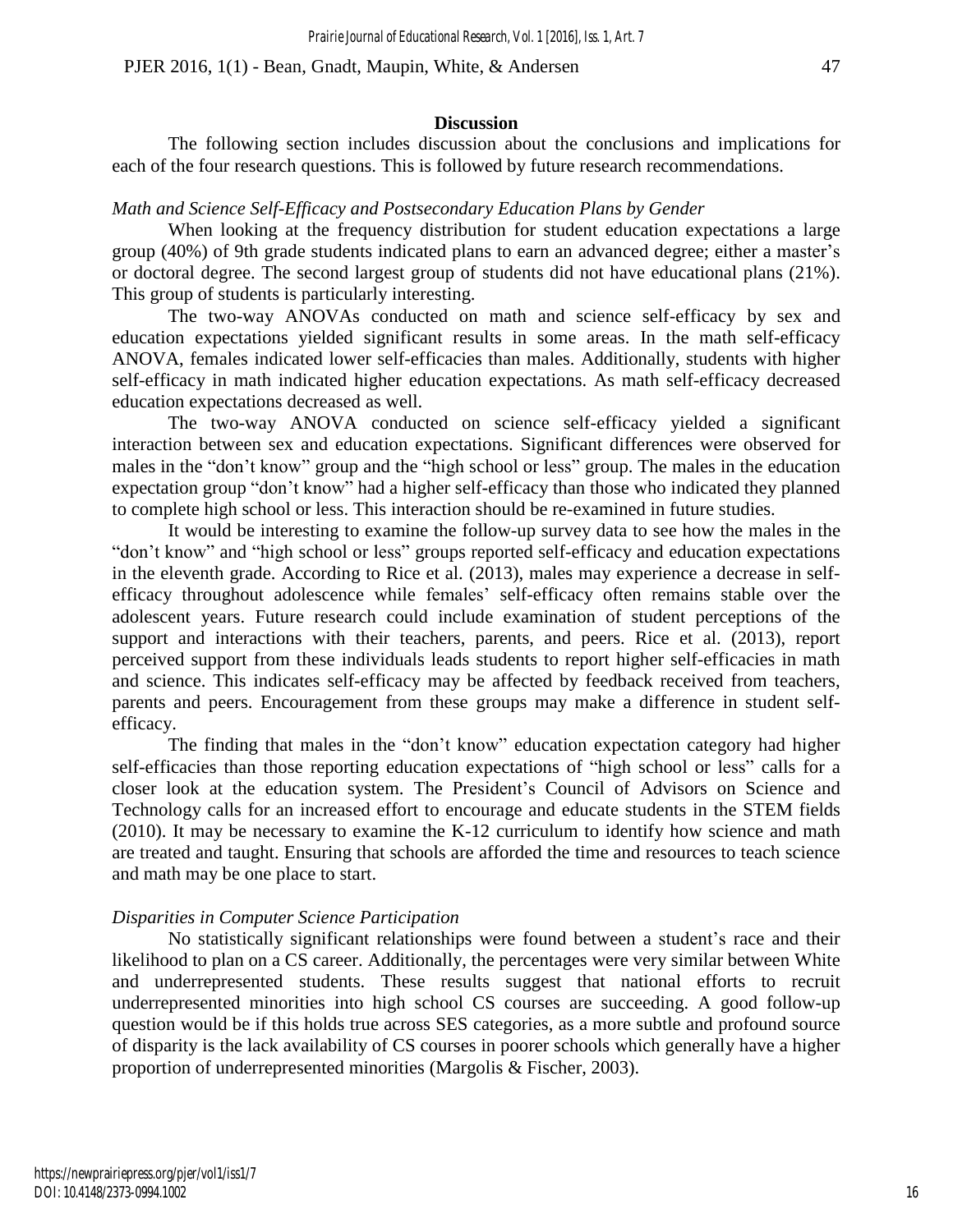Nonetheless, even while efforts at recruiting underrepresented minorities into CS coursework at the high school level has been successful, the significant relationship that was found between race and anticipated career at 30 – with minorities about half as likely to choose a CS career – raises questions about how well these efforts will succeed at changing disparities within the professional field. This particular finding would benefit from further analysis with the restricted HSLS:09 data set, where the more-specific 6-digit O\*NET occupational codes could be used to separate students interested in CS careers from those interested in math and other computing careers. Additionally, as further follow-up data becomes available it would be valuable to see if this population of students does pursue higher education and eventual careers in the field, despite their lack of current intent.

Given the low numbers of students overall interested in Computing Science (131 underrepresented students taking a CS course and 83 planning on a CS career of 21,095 students included in the analysis) the statistical power for this comparison was very weak. Further work would greatly benefit from oversampling students interested in CS to increase this statistical power.

In examining female interest and participation in CS, strongly significant results were found despite the small numbers. This is due to the sheer size of the disparities, with females half as likely as males to take CS courses and ten times less likely to plan on a CS career. The greater number of females taking high school CS courses again suggests that recruitment efforts at that level have been fruitful, but less so at enticing females to consider a computer science career. This finding does align with the literature, which suggests that females are more likely to have an interest in using the tools of computer science in another career (Barron, 2004; Margolis, 2003). Nonetheless, the computer science industry suffers without gender balance, and research suggests that females are more likely to enter computer science degrees and careers when they are part of a strong cohort of women (Margolis, 2003). Thus, gender disparities in CS remain an open problem amongst the 2009 national high school freshmen cohort.

#### *Post-Secondary Involvement of Students with Disabilities*

The findings show a clear disparity in educational expectations for student with disabilities. Students with an IEP do not have as high of expectation for themselves in post secondary education. Further, students with an IEP in lower SES groups had even lower expectations than those in the higher SES groups.

However, when comparing this study to the 1993 study conducted by Sitlington et al. results suggest that current students with IEPs have higher expectations to obtain post secondary education. The 1993 study found that on average 57.7% of the 737 students they surveyed reported no post secondary education or training. The current HSLS:09 study indicated that only 26.4% of students expected to obtain no type of post secondary education or training. This implies that current students receiving special education services have higher expectations from themselves than their counterparts in the 1993 study. They may be more confident in their abilities and/or supports that may be available in their endeavors for post-secondary education.

Though this study found that 43.4% of students with an IEP expect to obtain some type of degree after graduating high school, in reality these students may not have the resources or supports to actually do so. The follow-up surveys planned for these students post graduation will be an important resource for researchers interested in examining these implications further.

Barriers are still very much present for students with an IEP wanting to pursue postsecondary education. It is important individuals are aware of current supports and programs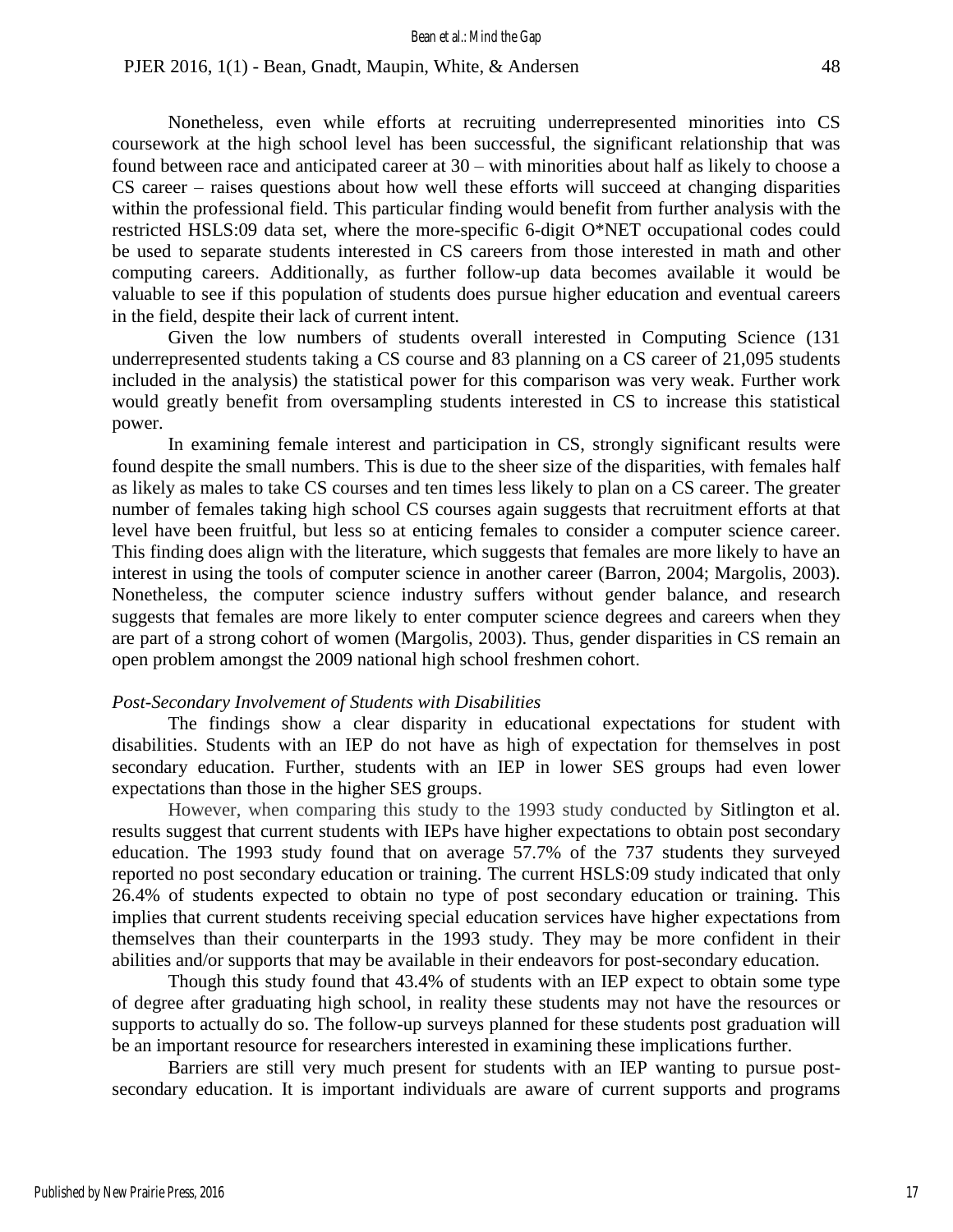available for special education services post high school. With the boom in distance education, students who require accommodations and modifications to educational programs have more opportunities to receive assistance without the stigma that comes with receiving supports in higher education. Students have the ability to pace themselves and obtain necessary supports to complete courses from within their own home.

Students receiving special education services need to continue to be encouraged and supported in order to see a continued upward trend in expectations for post secondary education. Though it is still important to enter the work field, it is equally important that students with an IEP feel that they can be successful in postsecondary education programs. Anxiety surrounding the transition to college can be reduced if students are more aware of the supports and unique programs available for those who require special services.

## *Extracurricular Participation and Postsecondary Education Plans*

This study examined the relationship between involvement in extracurricular activities and student academic plans. Results support the hypothesis that a positive relationship exists. Further, the relationship between students' involvement in extracurricular activities and their socioeconomic status was examined; low socioeconomic status correlated to less time in EAs.

These findings imply that students from the lowest quintile have unequal opportunities to participate in EAs. Future research and school administrators should consider providing supports to increase equity. Increasing participation opportunities for students in this quintile may result in higher levels of academic achievement goals and outcomes for these students, which in turn will better prepare them for undergraduate STEM programs and eventual careers.

#### **Conclusion**

The research conducted in this study provides an example of how secondary data sets can be used by faculty and students to address pressing national problems. The HSLS:09 data obtained from NCES allowed four distinctly different and meaningful research questions to be addressed with enough depth to provide guidance to policy makers and support ongoing research efforts. Further, these results (as captured in this paper) were not confined to the classroom, but shared back into the corpus of educational research.

Large data sets like HSLS:09 provide a veritable wealth of data that can answer a broad range of questions – were the combined analytical powers of the nations' education graduate student population applied to these data sets, the pace and significance of research, both original and conformational, could be vastly increased. Given the slow pace of educational research (limited by resources, researchers, and the growth and learning rates of participants), this kind of crowd-sourced research effort offers the opportunity to accelerate research efforts through parallel inquiries.

Furthermore, this study also prepared four graduate student researchers to conduct future quantitative research efforts, gave them hands-on experience in statistical analysis, and helped them to see the challenges and limitations of such studies. The benefits from this extra depth are two-fold: For those students going into future research, this experience was clearly valuably preparatory and helped establish them as published researchers. For those who intend to return to educational practice, it helped them to understand the role of research in their field, as well as how to evaluate and understand research findings so as to better apply them within their area of practice.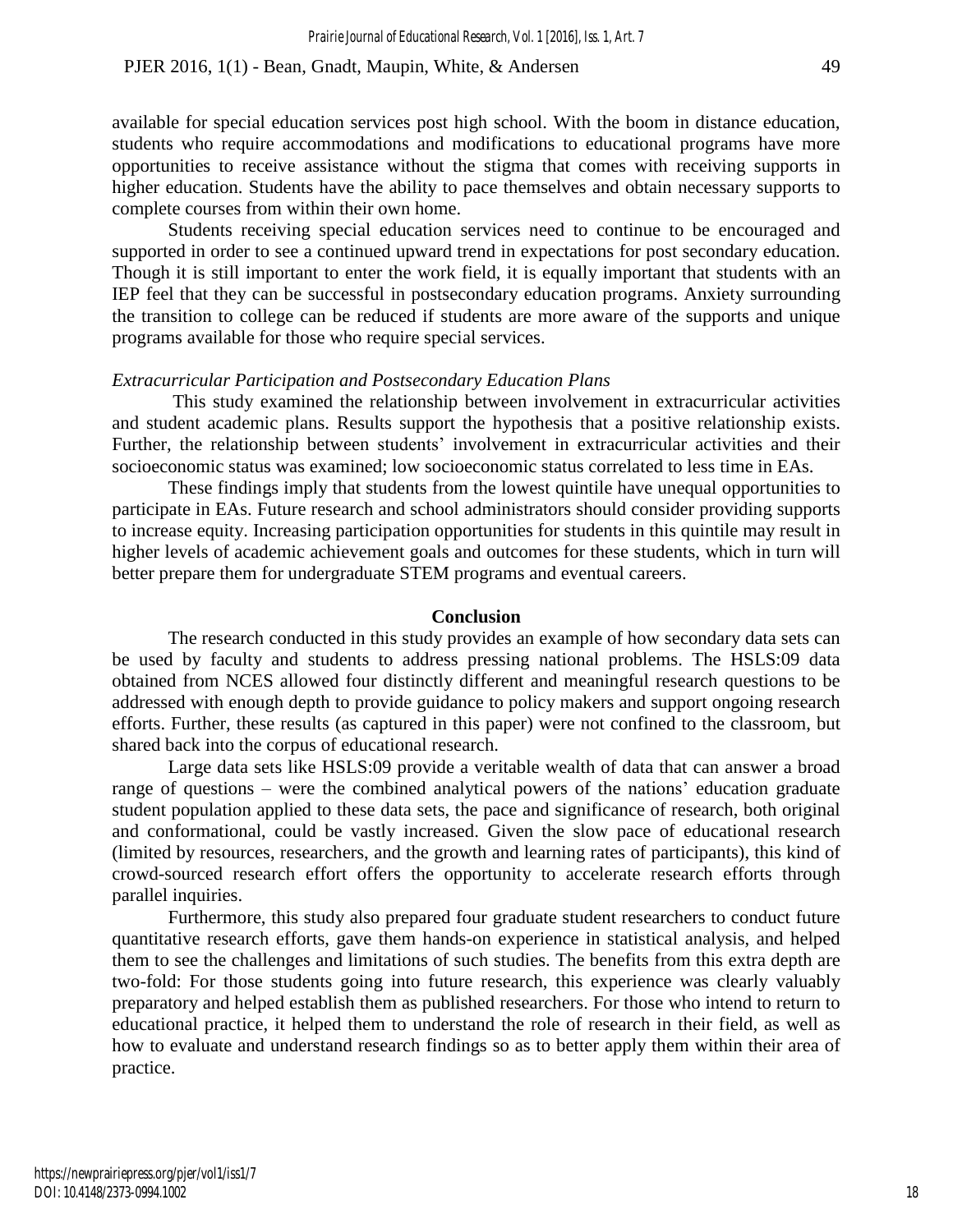#### **References**

- Bandura, A. (1997). *Self-efficacy: The exercise of control.* New York, NY: Freeman.
- Barron, B. (2004). Learning ecologies for technological fluency: Gender and experience differences. *Journal of Educational Computing Research, 31*(1), 1-36. doi: 10.2190/1N20-VV12-4RB5-33VA.
- Bundy, A. (2007). Computational thinking is pervasive. *Journal of Scientific and Practical Computing, 1*(2), 67–69. doi:10.1155/2014/428080
- Covay, E., & Carbonaro, W. (2010). After the bell: Participation in extracurricular activities, classroom behavior, and academic achievement. *Sociology of Education, 83(1)* 20-45*.* doi: 10.1177/0038040709356565

Fredericks, J. (2012). Extracurricular participation and academic outcomes: Testing the overscheduling hypothesis. *Journal of Youth and Adolescence, 41*, 295-306 doi:101007/s10964-011-9704-0

- Ingels, S. J., Pratt, D. J., Herget, D. R., Burns, L. J., Dever, J. A., Ottem, R., Rogers, J. E., Jin, Y., & Leinwand, S. (2011). High School Longitudinal Study of 2009 (HSLS:09). Baseyear data file documentation (NCES 2011-328). U.S. Department of Education. Washington, DC: National Center for Education Statistics. Retrieved from http://nces.ed.gov/surveys/hsls09/pdf/2011328\_1.pdf.
- Margolis, J., & Fisher, A. (2003). *Unlocking the clubhouse: Women in computing*. Cambridge, MA: The MIT Press.
- National Center for Education Statistics (2014). High School Longitudinal Study of 2009 (HSLS:09). Retrieved from http://nces.ed.gov/surveys/hsls09/
- National Science Foundation [NSF]. (2013). Women, minorities, and persons with disabilities in science and engineering: 2013. Retrieved fro[m](http://www.nsf.gov/statistics/wmpd/2013/pdf/nsf13304_digest.pdf)

http://www.nsf.gov/statistics/wmpd/2013/pdf/nsf13304\_digest.pdf

- President's Council of Advisors on Science and Technology. (September 15, 2010). *Prepare and inspire: K-12 science, technology, engineering, and math (STEM) education for America's future*. Retrieved from <http://www.whitehouse.gov/administration/eop/ostp/> pcast/docsreports
- Rice, L., Barth, J. M., Guadagno, R. E., Smith, G., & McCallum, D. M. (2013). The role of social support in students' perceived abilities and attitudes toward math and science. *Journal of Youth Adolescence, 42,* 1028-1040. doi: 10.1007/s10964-012-9801-8
- Sitlington, P. L., Frank, A. R., & Carson, R. (1993). Adult adjustment among high school graduates with mild disabilities. *Exceptional Children, 59*, 222-223.
- Trzesniewski, K., Donnellan, M.B., & Lucas, R.E. (Eds.). (2011). *Secondary data analysis: An introduction for psychologists.* Washington, DC: American Psychological Association.
- VanBergeijk, E. (2012, September). NYIT: Providing access to higher education & employment: New York Institute of technology introduction to independence (I to I) and vocational independence programs (VIP). *The Exceptional Parent*, *42*(8), 27-30.
- Wing, J. M. (2008). Computational thinking and thinking about computing. *Philosophical Transactions of the Royal Society. Series A, Mathematical, Physical, and Engineering Sciences*, *366*(1881), 3717–25. doi:10.1098/rsta.2008.0118.
- Zweben, S. & Bizot, B. (2013). 2013 Taulbee Survey*. Computing Research News, 26*(5), 10-55.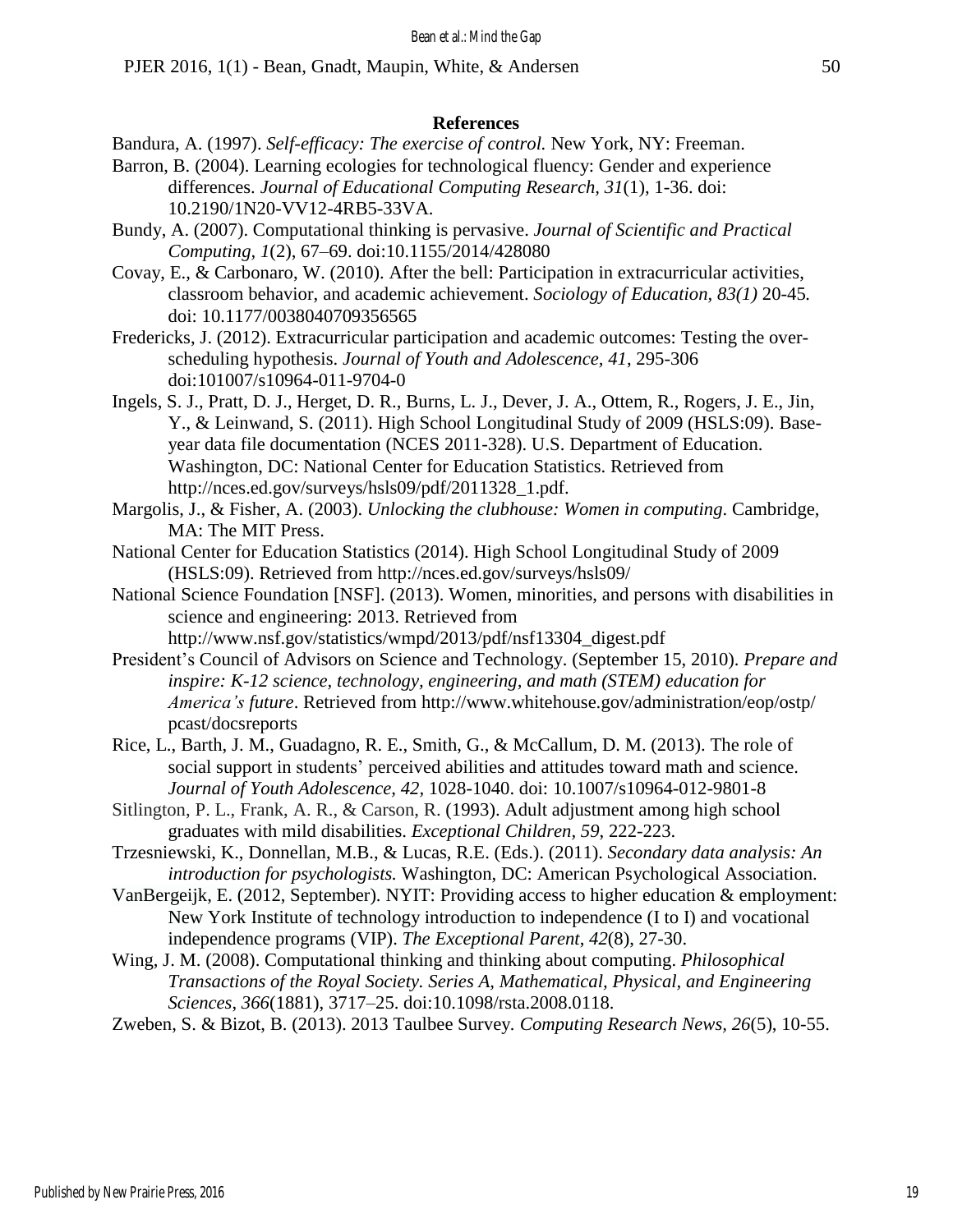# **Appendix**

# *Sample Weights*

HSLS:09 involved surveys of students, as well as surveys of school administrators, math and science teachers, counselors, and parents. As the base unit of analysis for HSLS:09 was the student, all additional surveys were tied back to individual students. In many cases not all students had a corresponding secondary survey. In order to ensure as much data would be available to the researcher as possible, different sample weights were published with HSLS:09 to correspond to the available survey data. These sample weights appear as extra variables in the data, and have different values for each student. When performing an analysis, the variable in question is multiplied by the weight, which adjusts its influence on the outcome.

For example, if the researcher wanted to ask a question drawing from the base year parent survey, they would apply the weight W1PARENT to their analysis. This weight would zero out the influence of any students whose parents had not filled out a survey, and adjust the influence of the remaining responses to be nationally representative. As many parents did not complete the survey, this necessarily reduces the sample size and statistical power of the analysis. This is why multiple weights are published – by choosing the right sample weight the researcher maximizes the statistical power of their analysis by including all relevant responses.

Similarly, each follow-up survey has a different set of weights. For HSLS:09 the base year survey weight was indicated by a 1 as the second character in the variable name, while the first follow-up survey uses a 2. Additionally, there are weights for longitudinal studies (those comparing students between base year and follow-up surveys), though these were not used by the researchers. The following list describes the sample weights used by the researchers:

| Weight    | <b>Description</b>                                                                  |
|-----------|-------------------------------------------------------------------------------------|
| W1STUDENT | Base-year sample weight for the items on the student instrument                     |
| W1PARENT  | Base-year sample weight for items on the parent or parent and student<br>instrument |
| W2STUDENT | First follow-up sample weight for items on the student instrument                   |

#### *Variables*

The HSLS:09 variables used by the researchers were:

| <b>Variable</b> | <b>Description</b>                                                                                                                                                                                                                                                                                                                                                     |
|-----------------|------------------------------------------------------------------------------------------------------------------------------------------------------------------------------------------------------------------------------------------------------------------------------------------------------------------------------------------------------------------------|
| P1SPECIALED     | Indicates $9th$ grader is receiving special education services, Based on<br>parents' reports of their students special education services. Item<br>wording is:<br>Does [your 9 <sup>th</sup> grader] currently receive Special Education<br>Services? Students receiving these services often have an<br>Individualized Education Plan (IEP).<br>Yes<br>N <sub>0</sub> |
| S1HRACTIVITY    | Hours student spends on extracurricular activities on the typical<br>schoolday. Item wording is:<br>During a typical weekday during the school year, how many<br>hours do you spend participating in extracurricular activities                                                                                                                                        |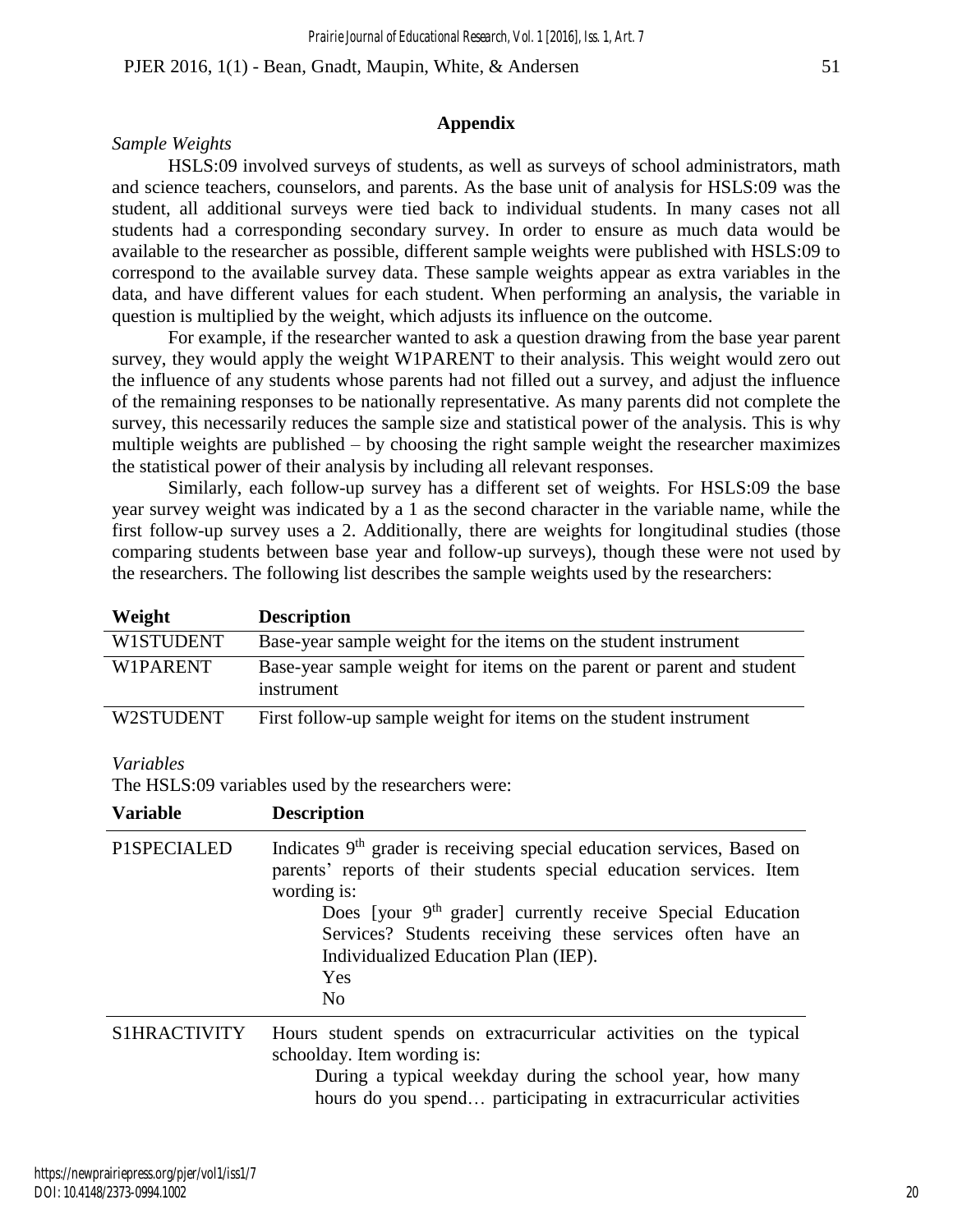|               | such as sports teams, clubs, band, student government?<br>Less than 1 hour<br>1 to 2 hours<br>2 to 3 hours<br>3 to 4 hours<br>4 to 5 hours<br>More than 5 hours                                                                                                                                                                                                                                                                                                                                                                                                                                                                 |
|---------------|---------------------------------------------------------------------------------------------------------------------------------------------------------------------------------------------------------------------------------------------------------------------------------------------------------------------------------------------------------------------------------------------------------------------------------------------------------------------------------------------------------------------------------------------------------------------------------------------------------------------------------|
| S2COMPAPP12   | Indicates student is taking a computer applications course in Spring<br>2012. Item wording is:<br>What science, computer science, or engineering course or<br>courses are you currently taking? What science, computer<br>Science courses were you taking during the Spring term of<br>2012?<br><b>Computer Applications</b><br>$0 = No$<br>$1 = Yes$                                                                                                                                                                                                                                                                           |
|               | Question wording was customized depending on if the student<br>indicated they were currently attending school. A legitimate skip was<br>generated if the student indicated they weren't taking a science,<br>computer science, or engineering course on a previous item.                                                                                                                                                                                                                                                                                                                                                        |
| S2COMPPROG12  | Indicates student is taking a computer programming course in Spring<br>2012. Item wording is:<br>What science, computer science, or engineering course or<br>courses are you currently taking? What science, computer<br>Science courses were you taking during the Spring term of<br>2012?<br><b>Computer Programming</b><br>$0 = No$<br>$1 = Yes$<br>Question wording was customized depending on if the student<br>indicated they were currently attending school. A legitimate skip was<br>generated if the student indicated they weren't taking a science,<br>computer science, or engineering course on a previous item. |
| S2APCOMPSCI12 | Indicates student is taking AP computer science in Spring 2012. Item<br>wording is:<br>What science, computer science, or engineering course or<br>courses are you currently taking? What science, computer<br>Science courses were you taking during the Spring term of<br>2012?<br>Advanced Placement (AP) Computer Science<br>$0 = No$<br>$1 = Yes$<br>Question wording was customized depending on if the student<br>indicated they were currently attending school. A legitimate skip was                                                                                                                                  |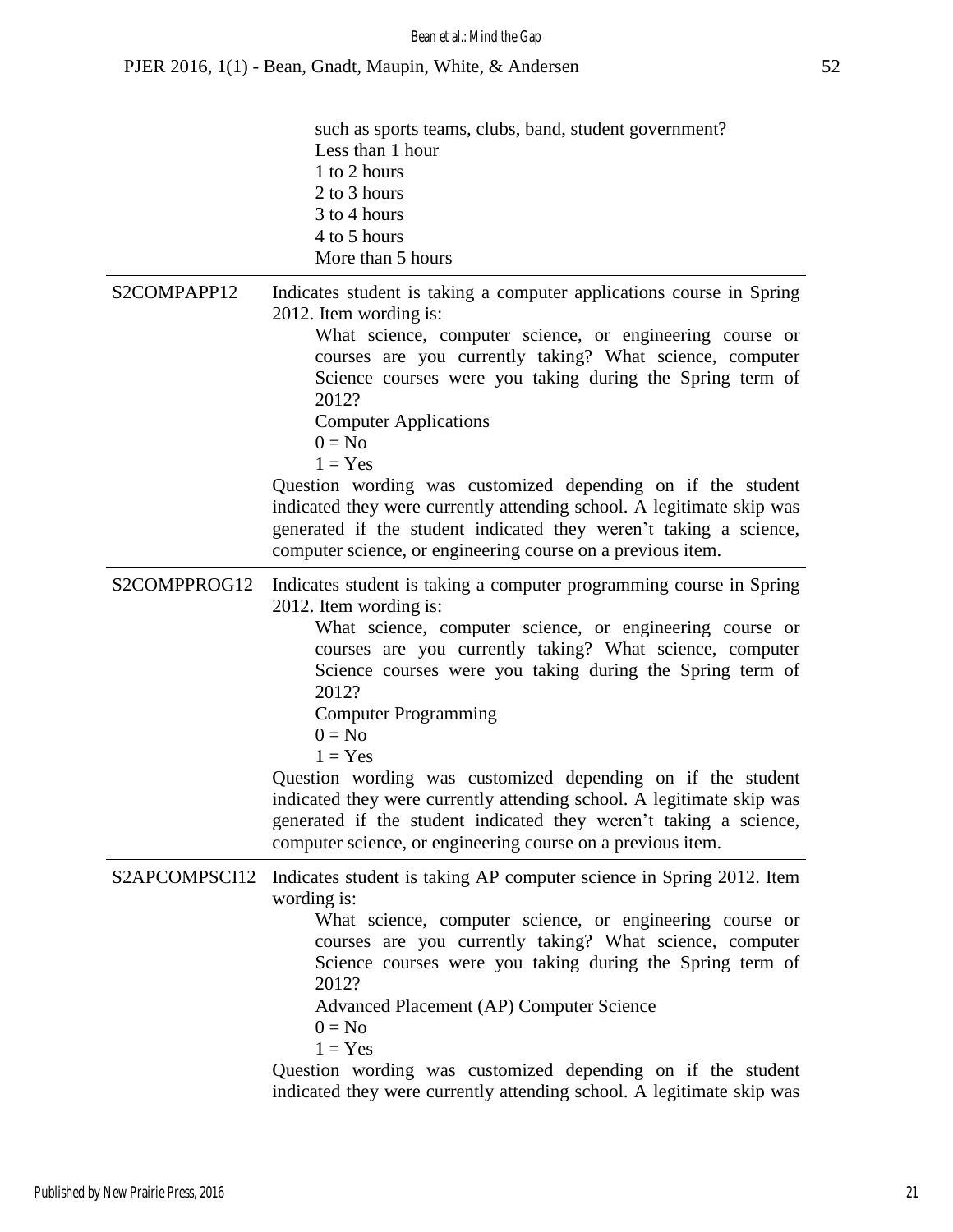generated if the student indicated they weren't taking a science, computer science, or engineering course on a previous item.

S2OTHCOMP12 Indicates student is taking other computer or information science course in Spring 2012. Item wording is: What science, computer science, or engineering course or courses are you currently taking? What science, computer Science courses were you taking during the Spring term of 2012? Other computer or information science course  $0 = No$  $1 = Yes$ Question wording was customized depending on if the student indicated they were currently attending school. A legitimate skip was generated if the student indicated they weren't taking a science, computer science, or engineering course on a previous item. X1IEPFLAG Indicates if the student has an individualized education plan (IEP). Information is provided by the  $9<sup>th</sup>$  grade enrollment lists or subsequent sampled student roster by school personnel. X1MTHEFF Scale of student's math self-efficacy; higher X1MTHEFF values represent higher math self-efficacy. Variable was created through principal components factor analysis (weighted by W1STUDENT) and standardized to a mean of 0 and standard deviation of 1. The inputs to this scale were Math tests, math textbooks, math skills and math assessment [S1MTESTS, S1MTEXTBOOK, S1MSKILLS, S1MASSEXCL]. Only respondents that provided a full set of responses were assigned a scale value, and legitimate skips were assigned if the student indicated they were not taking a fall math class. Coefficient of reliability for the scale (alpha) was .65. X1SCIEFF Scale of student's science self-efficacy; higher X1SCIEFF values represent higher science self-efficacy. Variable was created through principal components factor analysis (weighted by W1STUDENT) and standardized to a mean of 0 and standard deviation of 1. The inputs to this scale were Math tests, math textbooks, math skills and math assessment [S1MTESTS, S1MTEXTBOOK, S1MSKILLS, S1MASSEXCL]. Only respondents that provided a full set of responses were assigned a scale value, and legitimate skips were assigned if the student indicated they were not taking a fall science class. Coefficient of reliability for the scale (alpha) was .65. X1SESQ1 X1SESQ2 X1SESQ3 X1SESQ4 Socioeconomic status coded by quintiles, Based on the following 5 component variables; parents highest level of education, education level of other parent, highest occupation prestige of parent, occupation prestige of other parent, and family income. For cases with